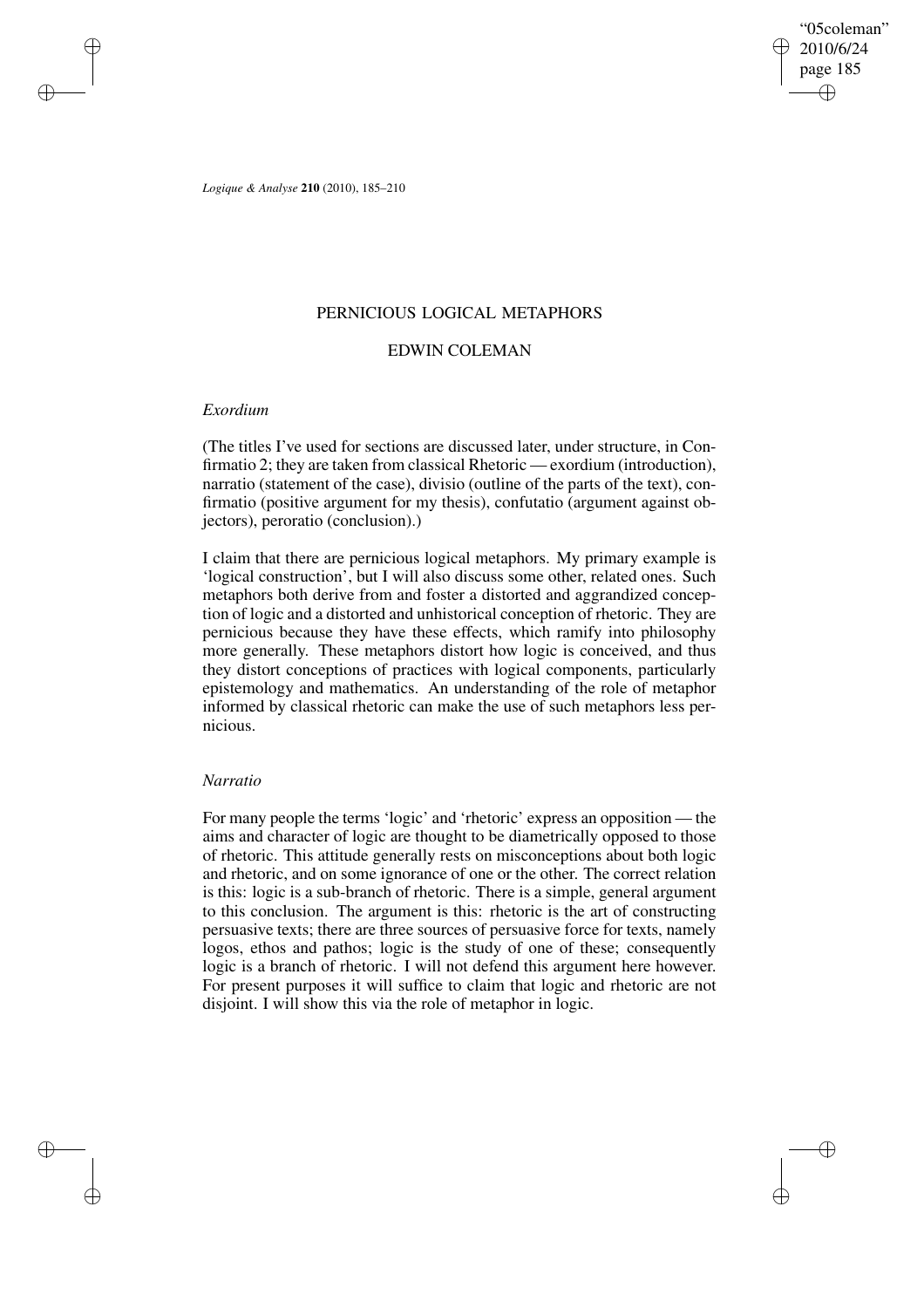"05coleman" 2010/6/24 page 186 ✐ ✐

✐

✐

186 EDWIN COLEMAN

The term 'logical construction' is a metaphor, which has been used in concert with a group of related metaphors, including certain uses of 'foundation' and 'reduction', 'Ockham's razor' and 'ontological economy'. These metaphors have had importantly pernicious effects on philosophical thinking. One of these pernicious effects is in epistemology, by deepening confusions about the reality of ordinary physical objects. A second pernicious effect, in the philosophy of mathematics, is the replacement of one insoluble pseudo-problem — locating the foundations of mathematics — by another pseudo-problem — determining the status of mathematical objects — as the main focus of attention. The use of these metaphors is pernicious, not because the use of metaphors is pernicious a such, but because such uses are thought of as mere decoration, dispensible from serious discourse. This idea is part of the trivialisation of rhetoric, a process which began in the Renaissance and needs to be undone so that such metaphors can be used less misleadingly. I outline some elements of what needs to be recovered.

# *Divisio*

The paper has three main parts; in the first I explain why I say there are pernicious logical metaphors; in the second I defend this claim against some objections; in the third I explain how the bad effects of such metaphors in logic derive from a false and unhistorical notion of rhetoric.

The argument is divided up as follows.

## *Confirmatio 1*

What "logical constructions" are supposed to be; that 'logical construction' is a metaphor; that such metaphors are pernicious.

## *Confutatio 1*

That 'logic' is not just meta-mathematics, but includes using logical claims to further philosophical discussion.

# *Confutatio 2*

That the development of varied senses comes from fading metaphors, but this does not show that the uses in question are not metaphorical.

✐

✐

✐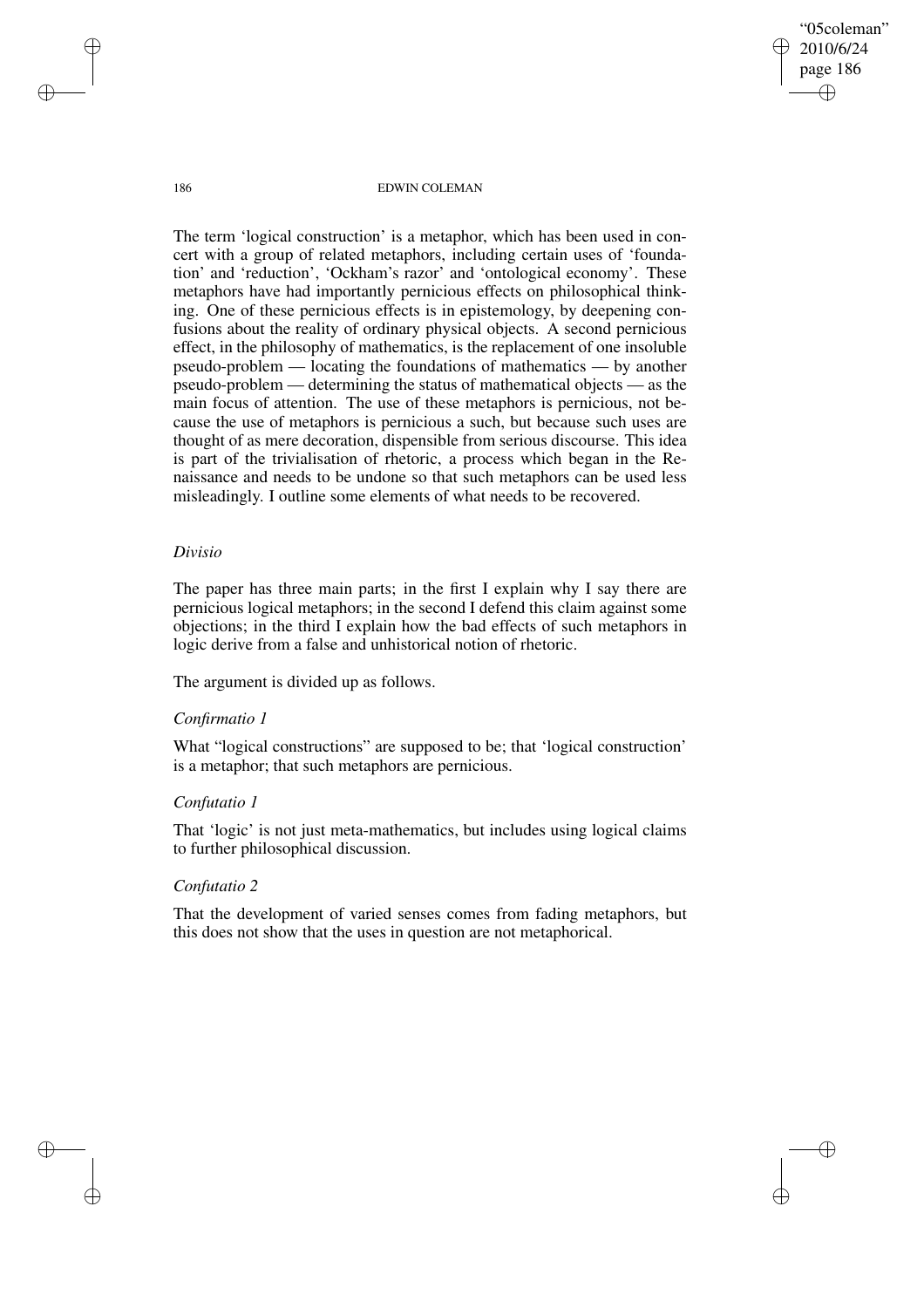# *Confutatio 3*

✐

✐

✐

✐

That the dispensibility of metaphors in some circumstances does not show that these uses are not pernicious.

# *Confirmatio 2*

That the identification of rhetoric with figurative language is a gross misrepresentation, for figures are an element in style, style is one of five offices of rhetoric, rhetoric is an integrated art of construction of good texts, and a good text is one that is persuasive for its intended audience; classically there are three main kinds of text, but they all need to make the three necessary and legitimate appeals to ethos, logos and pathos.

# *Confirmatio 3*

That figures in philosophy have positive and negative effects, and in logical texts, too, writers aim to persuade, and to persuade of novelties; therefore they cannot rely on 'the usual' way of saying things — figures are necessary.

### *Peroratio*

Several caveats need to be made, but there are pernicious logical metaphors.

# *Confirmatio 1*

## *Logical constructions*

Carnap's book *Der logische Aufbau der Welt* (Carnap 1967), mostly translated as *The logical structure of the world*, but sometimes as *The logical construction of the world*, takes as its epigraph this remarkable assertion of Russell's:

"The supreme maxim in scientific philosophizing is this: Wherever possible, logical constructions are to be substituted for inferred entities." (Russell 1914, 155)

It seems indeed to have been Russell who made the term 'logical construction' popular; but what is a logical construction? An example he gives is this: the number 2 is the class of all couples, a couple being any class equinumerous with my hands, equinumerous being definable without mentioning numbers at all. Two classes are equinumerous if there is a bijection between

"05coleman" 2010/6/24 page 187

✐

✐

✐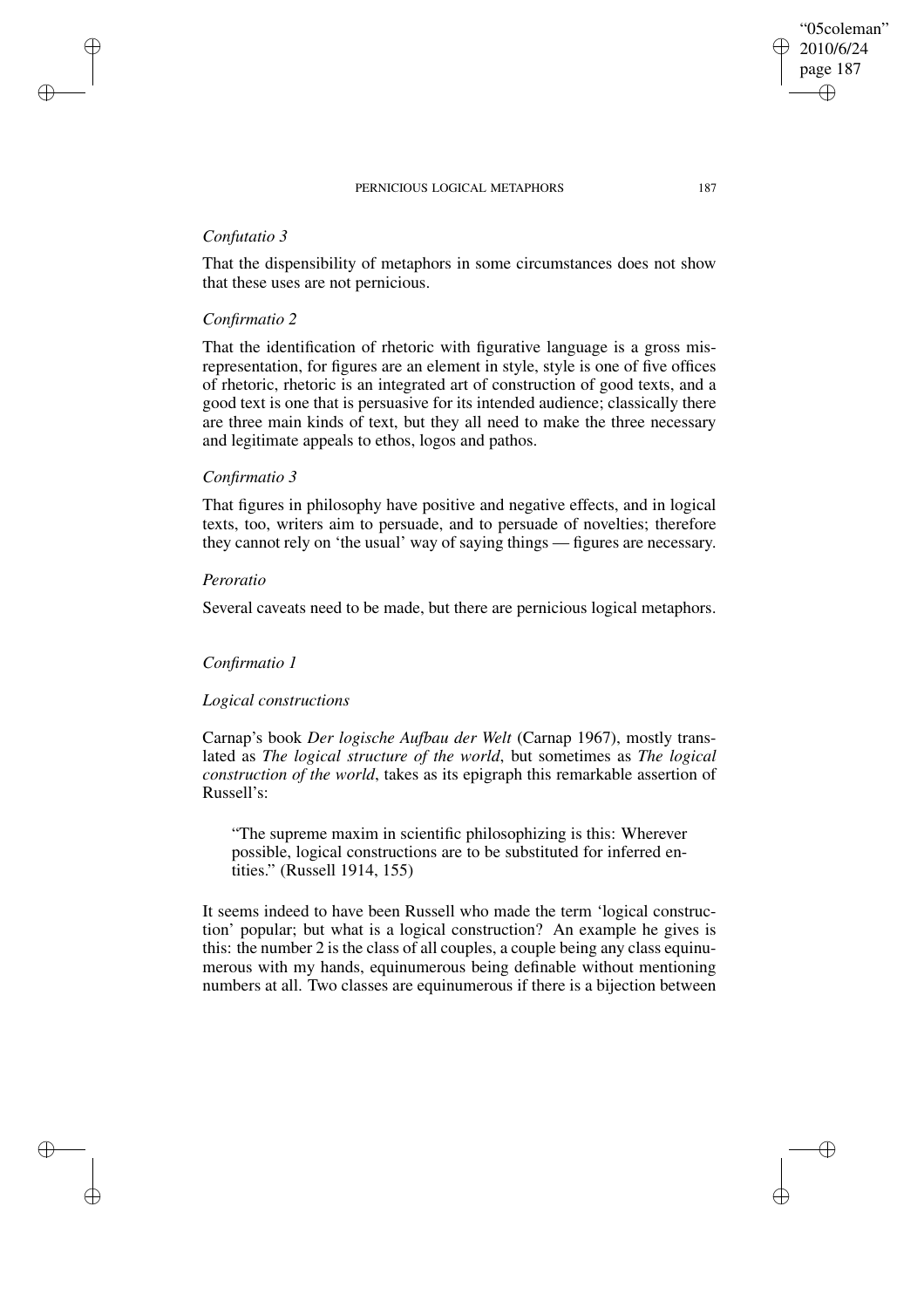## "05coleman" 2010/6/24 page 188 ✐ ✐

✐

✐

#### 188 EDWIN COLEMAN

them, and 'bijection' can be defined without mentioning any numbers at all. Russell expounds this in (Russell 1919, 18) where he gives this justification:

"there is no doubt about the class of couples: it is indubitable and not difficult to define, whereas the number 2, in any other sense, is a metaphysical entity about which we can never be sure that it exists or that we have tracked it down. It is therefore more prudent to content ourselves with the class of couples, which we are sure of, than to hunt for a problematical number 2 which must always remain elusive."

This is most unfair to the number 2, but we will come to that later. For now, we note that this construction of natural numbers from classes is merely the last step in a sequence of definitions, in which complex numbers were defined as ordered pairs of reals, reals as equivalence classes of Cauchy sequences of rationals, rationals as equivalence classes of ordered pairs of integers, and integers as equivalence classes of pairs of natural numbers. These prior constructions had not been called logical, but mathematical.

Another example was given by Whitehead, who showed that instead of postulating a point for any nested sequence of spatial regions one could just define a point to be an equivalence class of such sequences. So we can understand why Russell also says:

"One very important heuristic maxim which Dr.Whitehead and I found, by experience, to be applicable in mathematical logic,and have since applied to various other fields, is a form of Occam's Razor. When some set of supposed entities has neat logical properties, it turns out, in a great many instances, that the supposed entities can be replaced by purely logical structures composed of entities which have not such neat properties. In that case, in interpreting a body of propositions hitherto believed to be about the supposed entities, we can substitute the logical structures without altering any of the detail of the body of propositions in question. This is an economy, because entities with neat logical properties are always inferred, and if the propositions in which they occur can be interpreted without making this inference, the ground for the inference fails, and our body of propositions is secured against the need of a doubtful step. The principle may be stated in the form: 'Whenever possible, substitute constructions out of known entities for inferences to unknown entities'." (Russell 1924, 160)

✐

✐

✐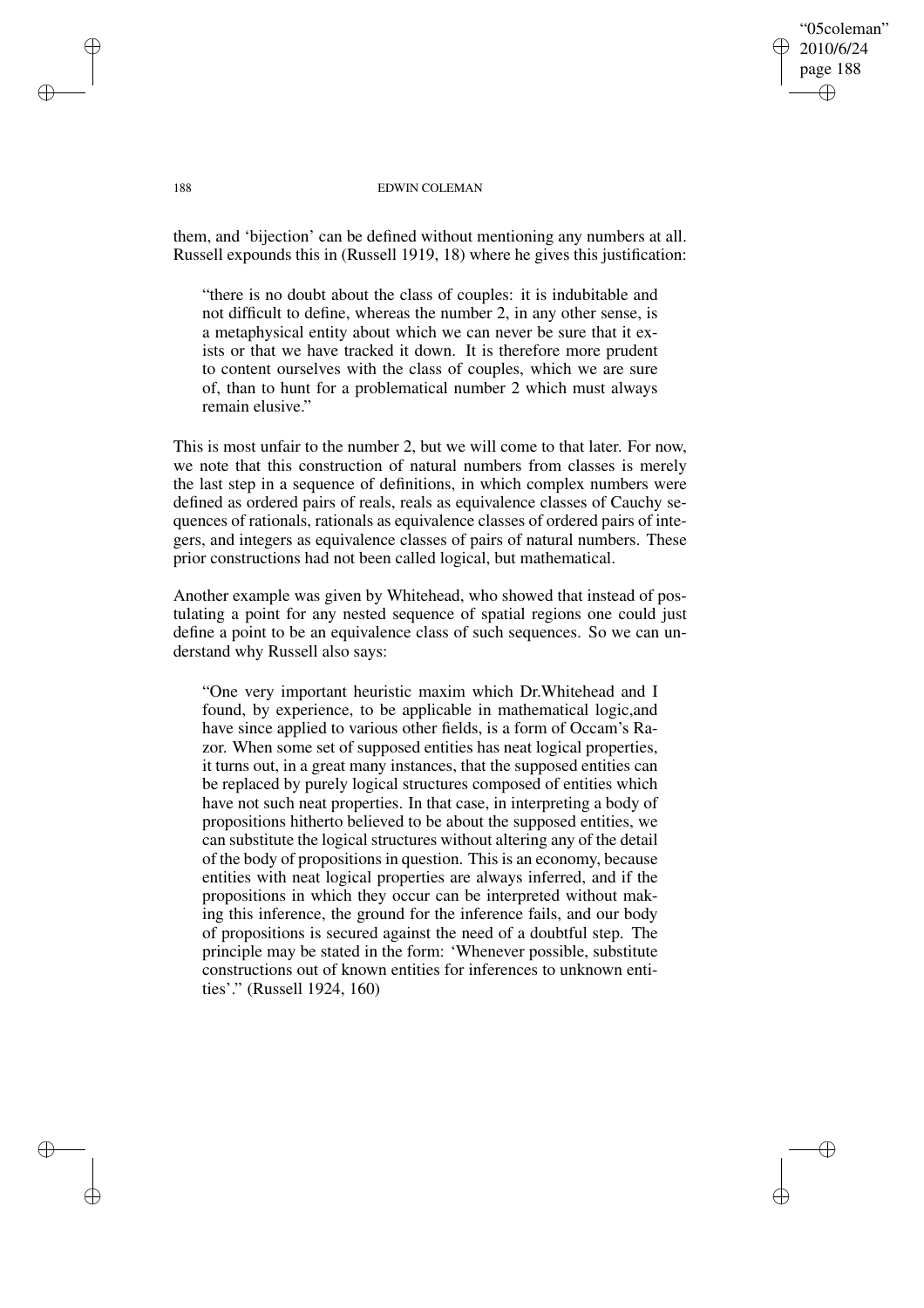✐

✐

✐

✐

2010/6/24 page 189 ✐ ✐

✐

✐

"05coleman"

What are these "various other fields"? Russell and his followers like Carnap tried to emulate the mathematical definitions for non-mathematical concepts such as physical object. (Carnap writes "The present study is attempt to apply the theory of relations to the task of analyzing reality." (Carnap 1967, 7) Consequently we find Russell making claims like 'This table is a logical construction', while Wisdom devoted a series of articles in Mind, entitled 'Logical constructions', attempting to explain "what I mean when I say 'Pennies are logical constructions."'

Both Carnap's and Wisdom's projects are recognised failures. Both can be seen as attempts to carry out the Russellian program of justifying our knowledge of the so-called external world via its reduction to so-called sense-data, though Carnap's aim is perhaps not so straightforward as that. No-one thinks this kind of project possible any more. But some other applications of the constructive move have longer legs. The paradigm, of course, is the Present King of France. In the flagship paper for this line of thought, "On Denoting" (Russell 1905), Russell had applied the method of logical analysis to solve the puzzle about the meaning of 'The present king of France is bald', a meaning which seemed elusive since neither its assertion nor its denial seems simply true. Relying on the new logic of Frege and Peano he paraphrased that sentence as 'one and only one thing is a present king of France, and that thing is bald' which can be labeled false without a qualm. To express precisely 'one and only one' he used the new notation of variables and quantifiers. The moral drawn from this is that 'present king of France' is an *incomplete symbol*, and the king himself is a *logical fiction* or *construction*.

Putting these various examples together, we can state the position like this. A putative entity is shown to be a logical construction when it can be defined precisely in terms of non-putative entities. In such a case, the usual means of "referring" to such things are shown to be incomplete symbols and to lack any real meaning of their own. But all those usages can be replaced by paraphrases using the definition, which dispense with such misleading expressions. In many cases the definition characterises the putative entity as an equivalence class under some relation, following the lead of the mathematicians, and of Frege, who did this with directions, for example. But the method of logical analysis is more general than that. That is the import of "On denoting".

The supposed advantages of logical construction are two-fold: security and economy. We do not need to make as many existential assumptions, of points or of numbers or of mysterious kings, or even of tables and pennies, because we can construct these things instead. Consequently we are less prone to have made a mistaken assumption.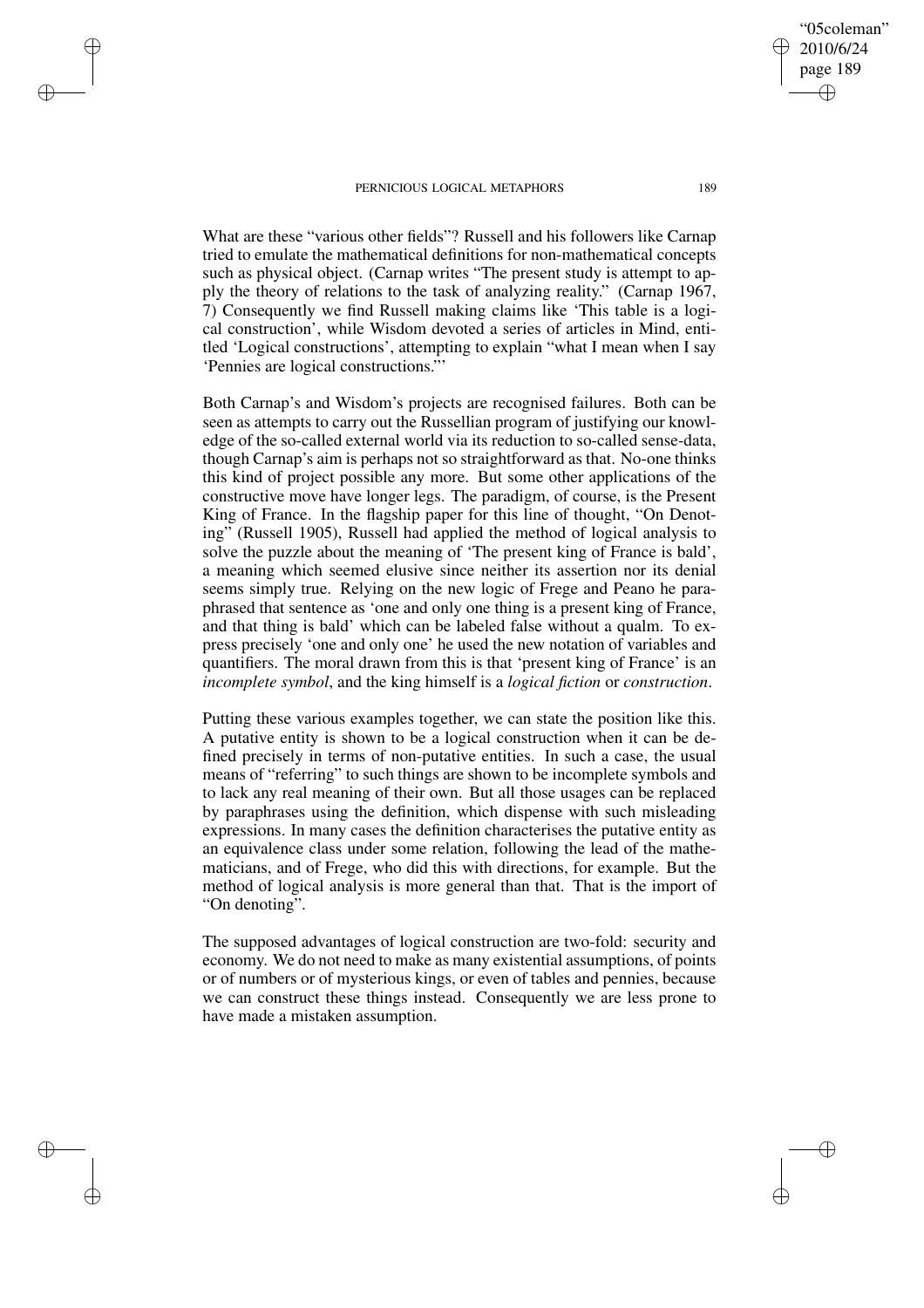## "05coleman" 2010/6/24 page 190 ✐ ✐

✐

✐

#### 190 EDWIN COLEMAN

# *'Logical construction' is a metaphor*

Now it is clear to me that 'logical construction' is a metaphor. Stebbing puts her finger on some obvious problems with the phrase taken literally: as she says, "There is no doubt that it is an unfortunate expression, for it certainly suggests that something is *constructed*, which is not the case, and that *logic* is adequate to the construction, which is also false. Russell's habit of using "logical fictions" as a synonym for "logical constructions" makes matters worse." (Stebbing, 1931, 501). Stebbing was concerned with the more dubious cases of tables and pennies, but the point is general.

We can see that both her points hold good if we ask whether the number 2 is really *constructed* out of all two-membered sets, and if it is done with logic. Have these sets been put together? What would 'together' mean for such a gathering? In what sense are my eyes, the moons of Mars and the square roots of -1 "together"? What kind of structure do they and the rest compose ? What becomes of the structure if a couple is destroyed — or is that not possible in the realm of sets?

What may more reasonably be said to have been constructed is a definition, and the sign on the right of it, a new way of indicating the number 2. Even this is not quite literal since signs are abstract things, it is not this specific inscription on my text which is the sign, though it has the best case for being called 'constructed' since various pixels — physical items — have been put together — spatially — to form it.

It has been objected to the claim that 'logical construction' is a metaphor that we commonly talk about construction without meaning building construction or the like. We can speak of putting together a team, and so on. However this does not establish the point at issue since a great deal of our ordinary talk is metaphorical. I'll discuss this further below.

# *'Logical construction' is pernicious*

It seems Russell confused himself with his terminology, since an incomplete symbol and what it might or not stand for — a logical construction or a logical fiction — can't possibly be the same thing. However this may be, as has been suggested, his rather sloppy usage in writing for general audiences. The main reason this metaphor is pernicious is that the supposed advantages from the technique are illusory but widely taken seriously. Disregarding the metaphorical nature of this terminology fosters exaggerated unfulfillable expectations about what can be achieved by logical analysis.

✐

✐

✐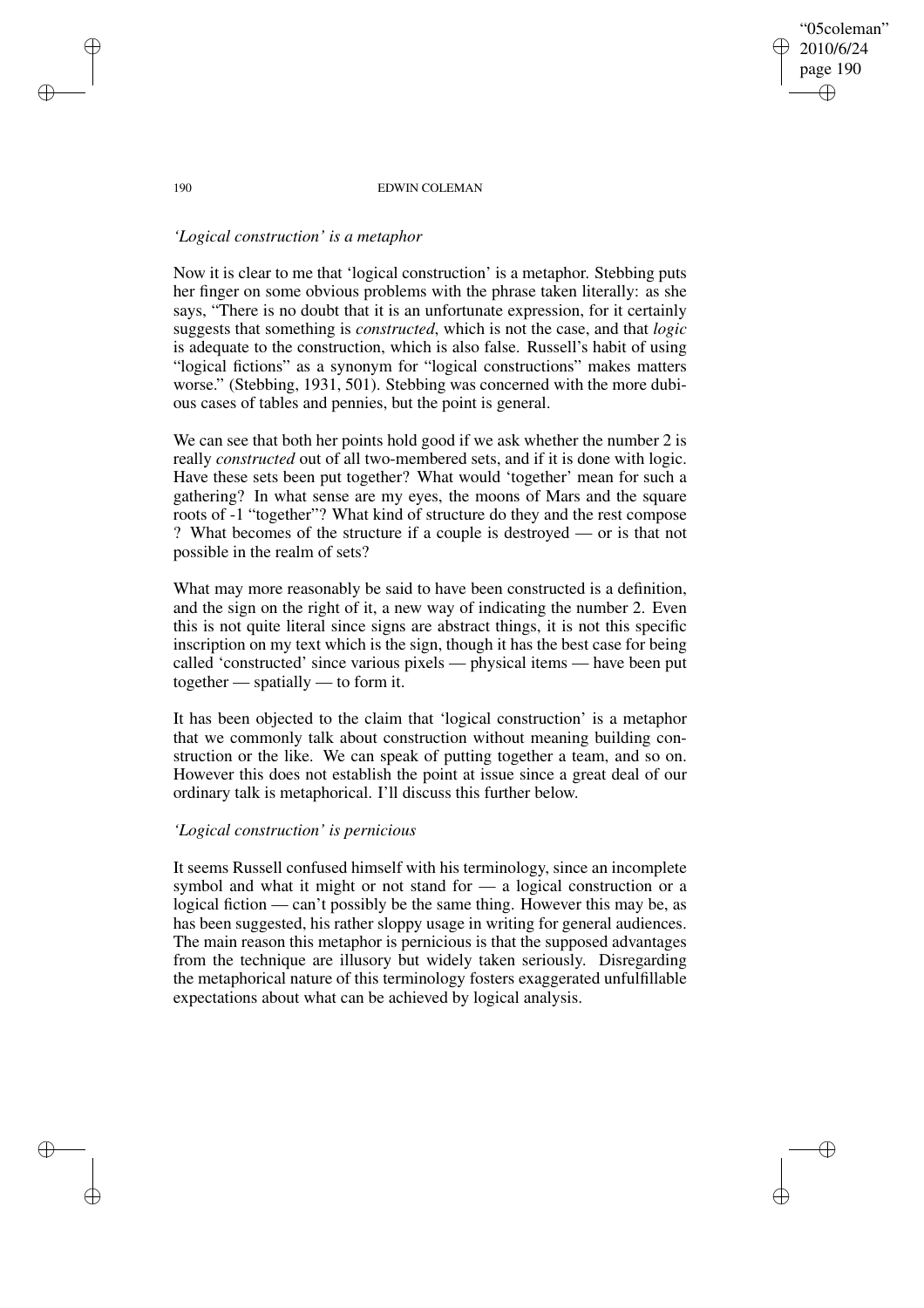# *Security theatre*

✐

✐

✐

✐

These expectations are particularly exaggerated and long-lived in the philosophy of mathematics. In the first half of the twentieth century, the philosophy of mathematics was dominated by the search for "foundations" for mathematics, in the second half most of the discussion concerned the so-called object problem. These two pseudo-problems correspond to the promises of security and economy held out by the metaphor 'logical construction' and a network of related terminology. The metaphor of 'logical foundations' is mutually reinforcing with that of logical constructions. Indeed, all construction requires foundations and there's not much point in foundations unless you are going to build — that is, construct — on top of them. What is it that we would like to build? In the case of mathematics, the short answer is, the whole of mathematical truth. But is anything actually wrong with mathematics as it stands (I use the word advisedly)?

The metaphors of construction and foundation impeded clear thinking about the nature of mathematics by reinforcing and exaggerating worries about certainty; by suggesting that better versions of mathematics were possible — better in the sense of stronger, more secure; and by encouraging the idea of 'foundational theories' as a kind of buttress to provide this added strength. Logicist, i.e. logical, foundations were the leading contender — Frege, Russell etc. (The other two main contenders were Intuitionism and Formalism.) Eventually it was conceded that there aren't any foundations to be found but very reluctantly, and there are still some holdouts. Foundationalism in general is in some retreat, within epistemology and without.

(Weirdly, Shapiro has written a book (Shapiro 1991) with the title 'Foundations without foundationalism'. But the apparent self-contradiction is easily explained — foundations, he thinks, means no more than the development of attractive notations in which to do mathematical logic, indeed that's what it always meant really. But what was, or is, the point of doing mathematical logic? It was to find the foundations of mathematics!)

One cannot build without secure foundations — we all know the parable about building your house on sand. But was there any real evidence of shakiness in the plethora of beautiful and useful mathematical theories which had been developed prior to the so-called foundations crisis — Galois theory, the theory of differential equations, complex analysis, the theory of algebraic number fields etc etc? Frege invented his logic in order to be able to write a mathematics text-book which had no gaps in the reasoning. Frege's project was prior to the discovery of the contradictions we label Russell's paradox etc, not a response to it. It was not motivated by security paranoia. (This idea of a gap has both objective and subjective aspects. Wiles' original proof

"05coleman" 2010/6/24 page 191

✐

✐

✐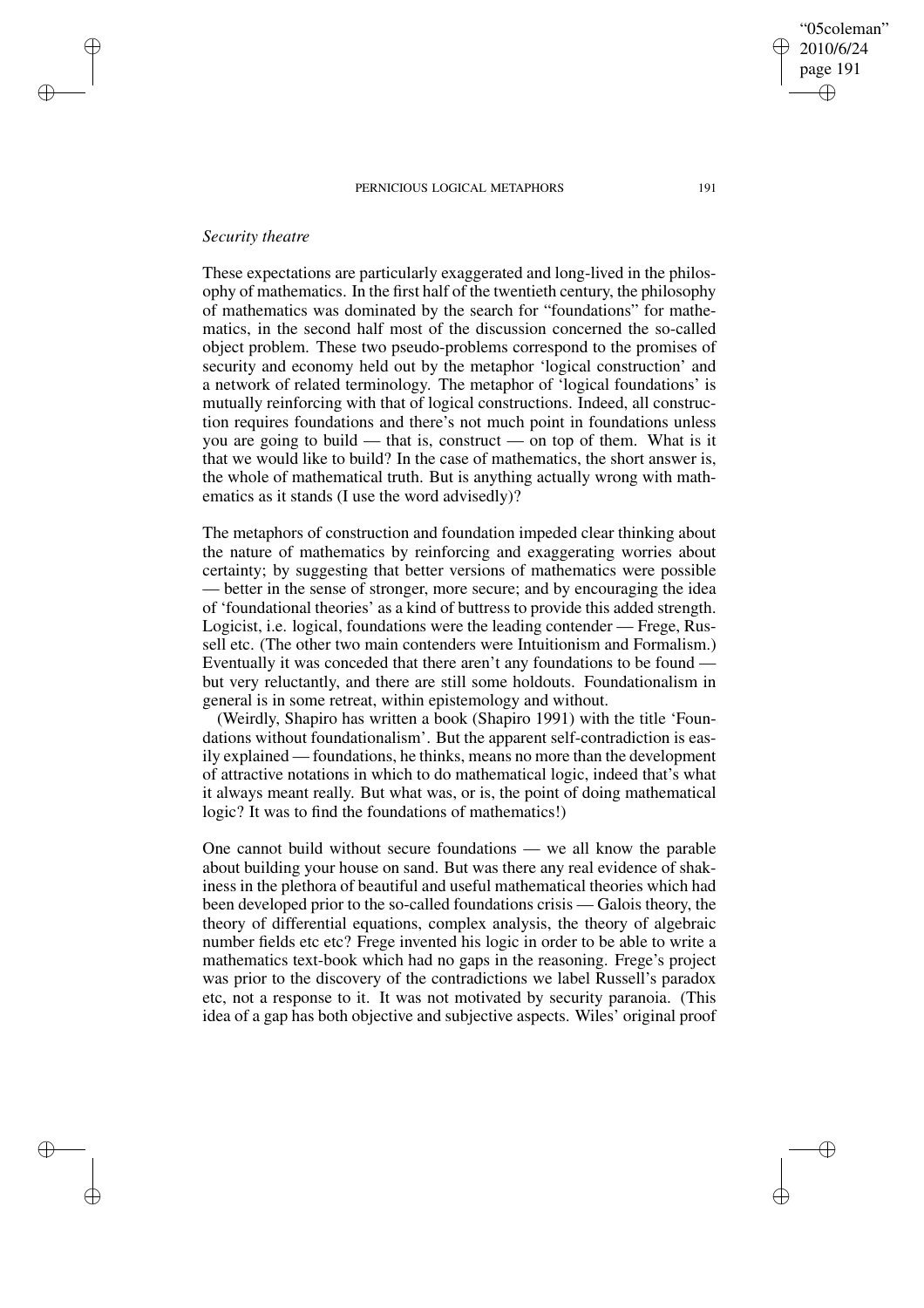✐

✐

#### 192 EDWIN COLEMAN

of Fermat's last theorem had an objective gap , i.e. it wasn't really a proof. By contrast, the inference from Euclid's axioms to Pythagoras' theorem — A, so  $P$  — has a gap, but it is a subjective one. Mathematicians routinely compete to leave ever bigger gaps glossed with the word trivially: A, so trivially P.)

The whole project of shoring up standard mathematics with some foundational theory is absurd — it's the standard theories we use and will continue to use. They are far more secure than any philosophical theory about their "foundations".

## *False economy*

There was long lull in philosophy of mathematics in the middle of the twentieth century as it sank in that foundations are a will o' the wisp. But Nature abhors a vacuum and eventually work resumed, now to focus on the status of mathematical objects such as numbers. Are there really and truly, numbers or any of the various other mathematica? The weak form of the answer most favoured is no, not really, really there are only sets. The stronger answer ("nominalism") is that there aren't really even sets, even they are just a façon de parler, some kind of construction out of signs. I think both these positions are absurd on the face of it, and still absurd when their attempted justifications are considered.

Much of this work is connected with the activities of Quine, Russell's intellectual heir. The leitmotif of this movement is the terminology of 'ontological commitment' and 'ontological economy'. This lingo is not commonly admitted to be metaphorical, but it gets metaphorical force by a kind of logical osmosis from 'logical construction'. The link is the continuation of the Russell technique of paraphrase into so-called 'canonical notation' (another misleading metaphor) first exhibited in "On Denoting". In *Word and Object* and other works Quine purports to cut a swathe through the undergrowth of reality, throwing out all kind of dubious entities such as possibilities, meanings — and above all sakes. Everyone apparently agrees that sakes are just a façon de parler and that there are better façons de parler in which we avoid mentioning them. But they are not shown to be imaginary by not talking about them.

Consider, for the sake of argument, the much more important real numbers — they reduce to (equivalence classes of sequences of) rationals, constructionists say. So by this construction we have effected an ontological economy. But have we really? We found out, if they are right, that reals are certain constructions out of rationals — but that shows that they do exist

✐

✐

✐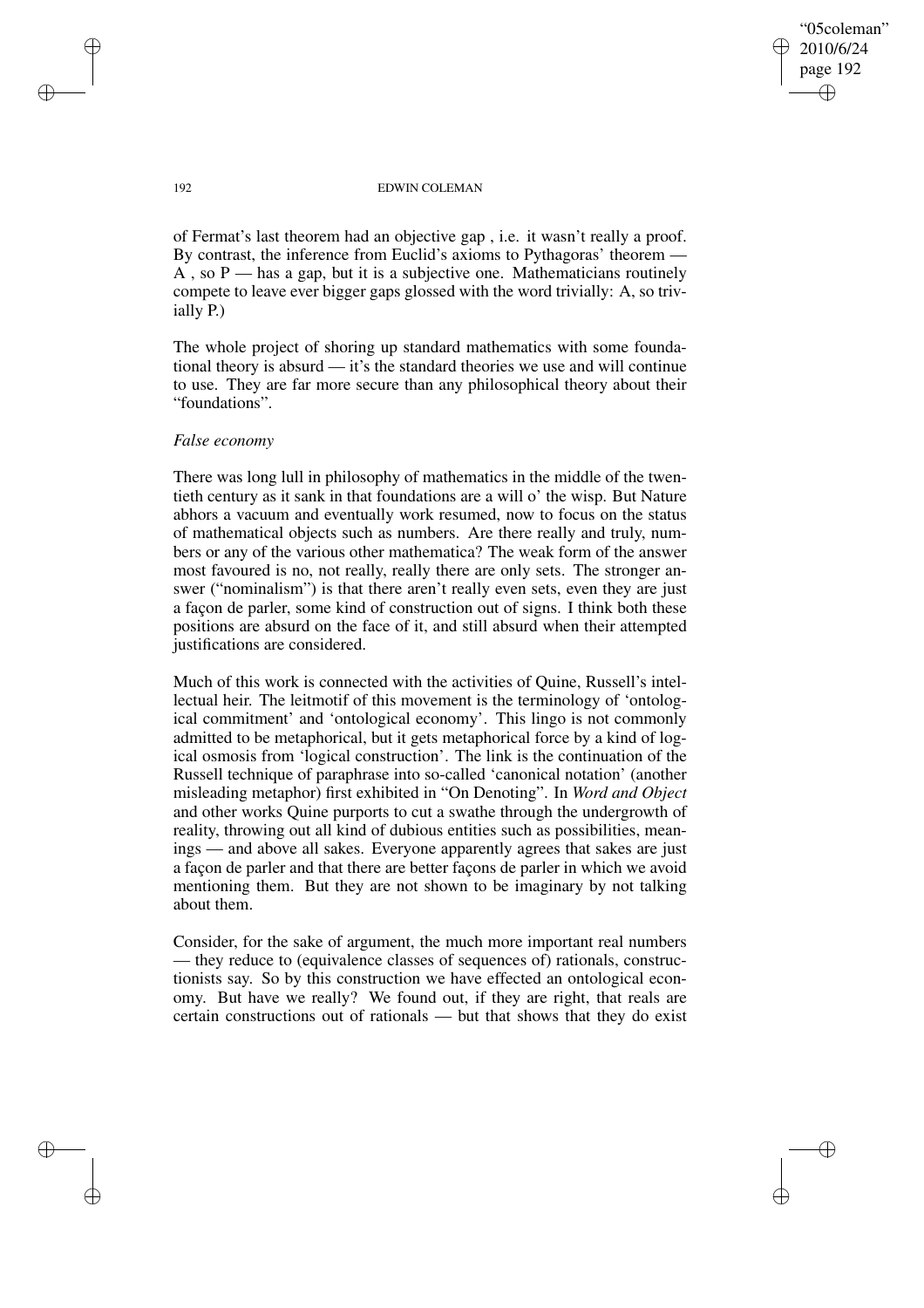✐

✐

✐

✐

(assuming rationals do), not that they don't exist. Pressed with this point, economisers may say that at least we need not as many different kinds of things, because clearly we have shown that reals are not fundamental — they are constructed out of rationals. It's like saying that wooden chairs are not fundamental because they are made out of wood. But this is also a mistake — it's not true that there are only rationals, because there are reals which are rationals and reals which are not. That's still two kinds of thing. (Ah, but they are all rationals — yes but they were all numbers anyway.) So what does it mean to call a category 'fundamental'? I'm afraid this is just another mystifying metaphor! Moreover it's not really the case that we have fewer kinds of thing. Now we have rationals and equivalence classes of sequences of them. In what way is wood more "fundamental" than chairs made out of it?

Why should we even consider the question whether there are numbers? Isn't it obvious that *17 is a prime number, therefore there are numbers*? Sometimes, though remarkably seldom, anti-realists try to show that there is a problem. The most explicit attempt is Chihara's. He writes (1990: 3–5):

"Among the theorems of classical mathematics one finds countless existence assertions... How... are we to understand (them)?... (Literalists) maintain that the existence assertions of mathematics are not essentially different from (those) made in ordinary workaday contexts or in the empirical sciences: to say that a natural number greater than a million exists is just to say that there really exists a natural number which is greater than a million. Thus, to say that a set of such-and-such a sort exists is to say the same sort of thing one says in physics when one says that a molecule of such-and-such a sort exists: in the latter case one is saying that there is something which is a molecule and which is of such and such a sort; whereas in the former case, one is saying that there is something which is a set and which is of such and such a sort. . . ."

So far so good, I would have thought, being a literalist myself: what's the problem? Chihara goes on:

"Whatever the merits of such a response to the problem I have been sketching ..."

— but what problem? Only someone happy to beg the question could think that he had so far made out a problem —

"05coleman" 2010/6/24 page 193

✐

✐

✐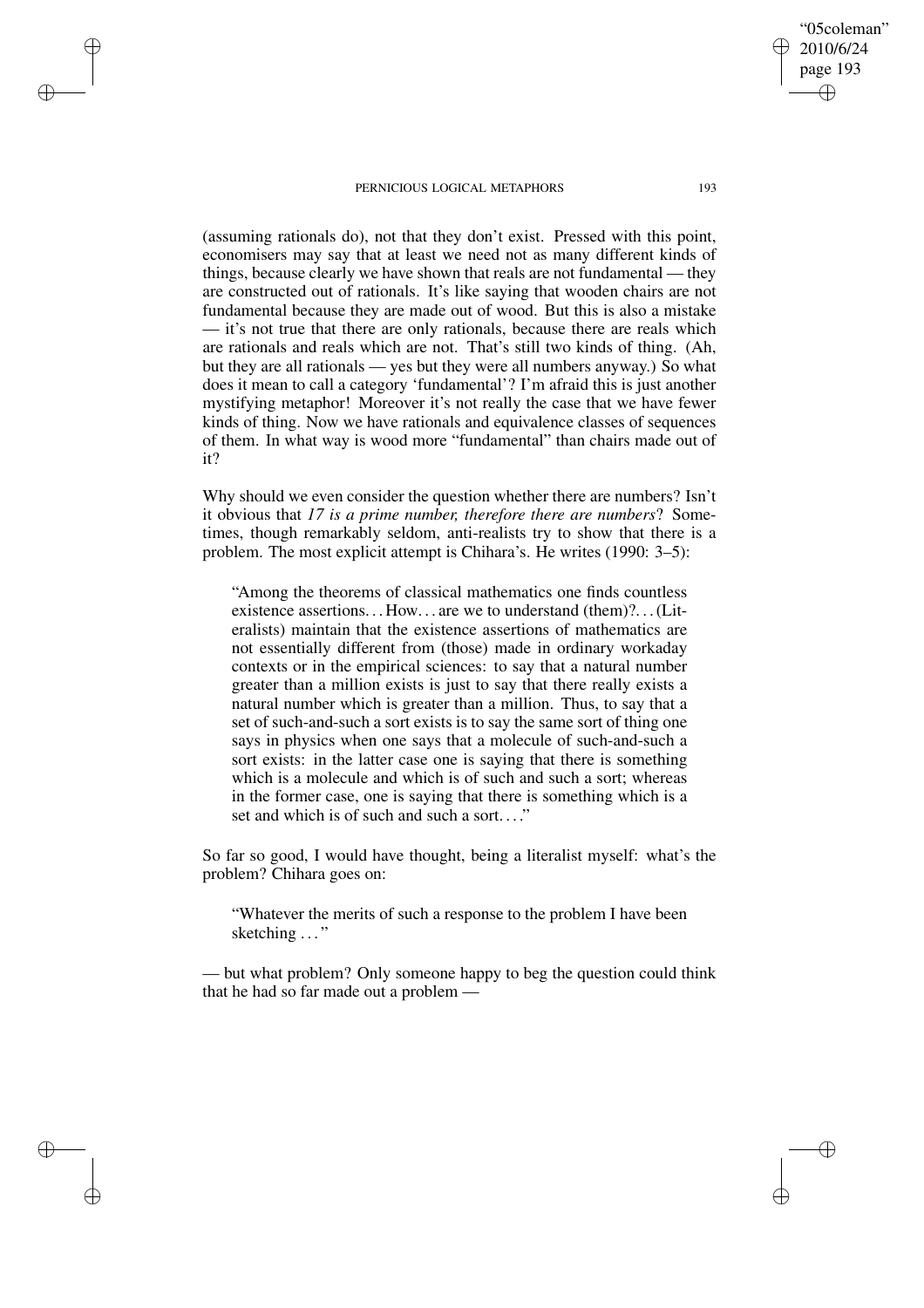194 EDWIN COLEMAN

"05coleman" 2010/6/24 page 194

✐

✐

✐

✐

"it quickly leads usinto some rather murky philosophical waters. . . it makes no sense to ask where [numbers are and we are admitting] a realm of entities that cannot be seen, felt, heard, smelled or tasted even with the most sophisticated instruments. But if this is so, how can the mathematician know that such things exist? We seem to be committing ourselves to the impossible situation in which a person has knowledge of the properties of some objects even though this person is completely cut off from any sort of causal interaction with these objects." (ibid)

Chihara assumes without argument that to know about X you have to causally interact with X. You can't kick numbers, so they aren't there. This is essentially the same prejudice Russell had about reference and sense-data. It would not be possible to take it even remotely seriously unless one *assumed* that my simple proof fails (*17 is a prime number, therefore there are numbers*), because the sentences therein have misleading "logical form". That's a metaphor too.

The same paraphrastic agenda underlies the rest of the anti-realists. At least Chihara offers some kind of argument for numbers being problematic. In his quixotic *Science without numbers*, Hartry Field does not even bother he merely asserts baldly that there is only one good argument for believing in the existence of numbers, the so-called Quine-Putnam indispensibility argument, which his book aims to circumvent. Very few commentators have pointed out the massive cheek involved in this pushing of the burden of proof onto the plain realist. And of course, only a bounder like me would point out that trying to manipulate the burden of proof is a *rhetorical* device.

To sum up this somewhat tortuous point, the technique of approximate paraphrase into canonical notation is the thread which ties together these metaphors of construction and foundation and ontological economy and ontological commitment. They mislead us as to what is really happening when these paraphrases are made. Quine accepted that the claims of full equivalence for such paraphrases that had been made by Russell and Carnap were incorrect, but his substitute was the claim that they are pragmatically adequate — we can do what we need to with them. Asked to justify the economies in what we might do — why we might think to give up ordinary talk — in the end his only answer is "a taste for desert landscapes". But de gustibus non est disputandum, and even this appeal to taste is metaphorical!

✐

✐

✐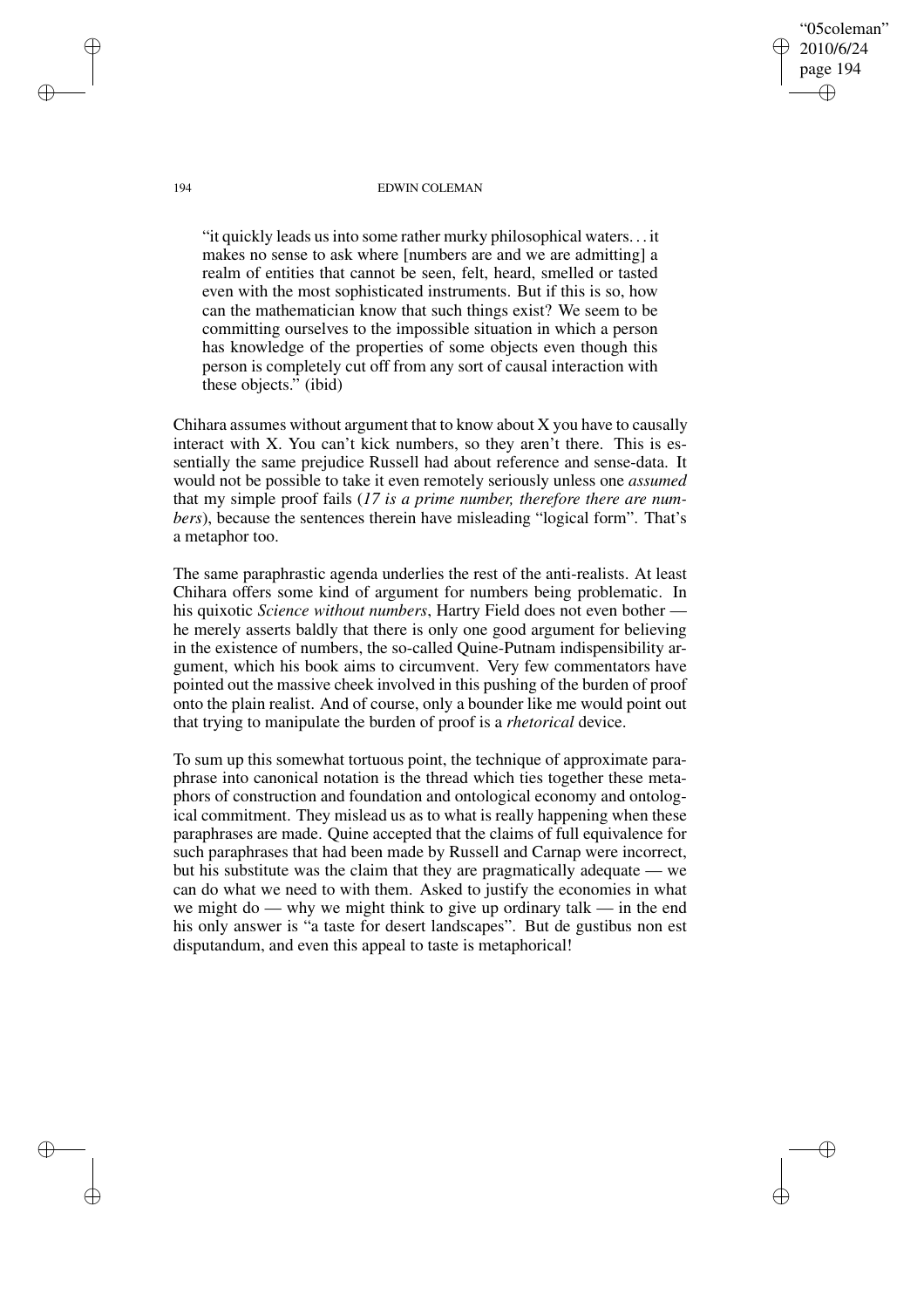# *How to make a table*

✐

✐

✐

✐

Whatever one thinks about mathematics — and many philosophers think very little — it is even easier to see how this metaphor, or nest of metaphors, confuses thinking about material objects. Even if one felt more secure in talking about tables and pennies for having learned that they are "really" logical constructions, one cannot "really" just abandon ordinary ways of talking in favour of the epistemologically comforting ersatz. If this chair is a logical construction and I am sitting on this chair, then I am sitting on a logical construction. Stebbing pooh-poohs this inference as being as egregious a mistake as 'men are numerous, Coleman is a man so Coleman is numerous', but her reason — the claim that 'this chair is a logical construction' has a logical form quite different to what it appears — is quite misleading. What it actually means, according to her, is '"this chair" is an incomplete symbol'. But it isn't; unless we take seriously another of Russell's metaphors — "logically proper name" — which assumes that genuine reference cannot fail, so that we can only refer to whatever we are "acquainted with" (another dubious metaphor), and that is sense-data. Russell and others are fond of urging the epistemological advantages of so-called "acquaintance". Insofar as this means anything different to plain old 'know' (it comes from cognoscere indirectly), its primary meaning is personal knowledge — friends and acquaintances etc. To suppose as Russell did that a clear novel sense would be picked out by contrasting it with knowledge by description was over-optimistic to say the least. I *am* acquainted with this chair in the most straightforward sense, that's why I sat on it.

# *Confutatio*

In this part I will deal with some objections to my main claim. This discussion will be general, taking the case of 'logical construction' as typical. First I consider objection to the description of such language as logical metaphor, second I consider the objection that it's not really pernicious because it is inessential. It's in dealing with the latter that the rhetorical context of logic becomes salient.

Before refuting some objections, I will make a few concessions. First, I do not claim that all metaphors are pernicious, or even that 'logical construction' is entirely pernicious. Actually I think that metaphors are an excellent thing; but we all know that you can have too much of a good thing, a fortiori, of an excellent thing. Nor do I think that any metaphor with pernicious effects should be extirpated from logic. My view is that it is disregarding or denying the metaphorical element, because of misunderstandings of logic



✐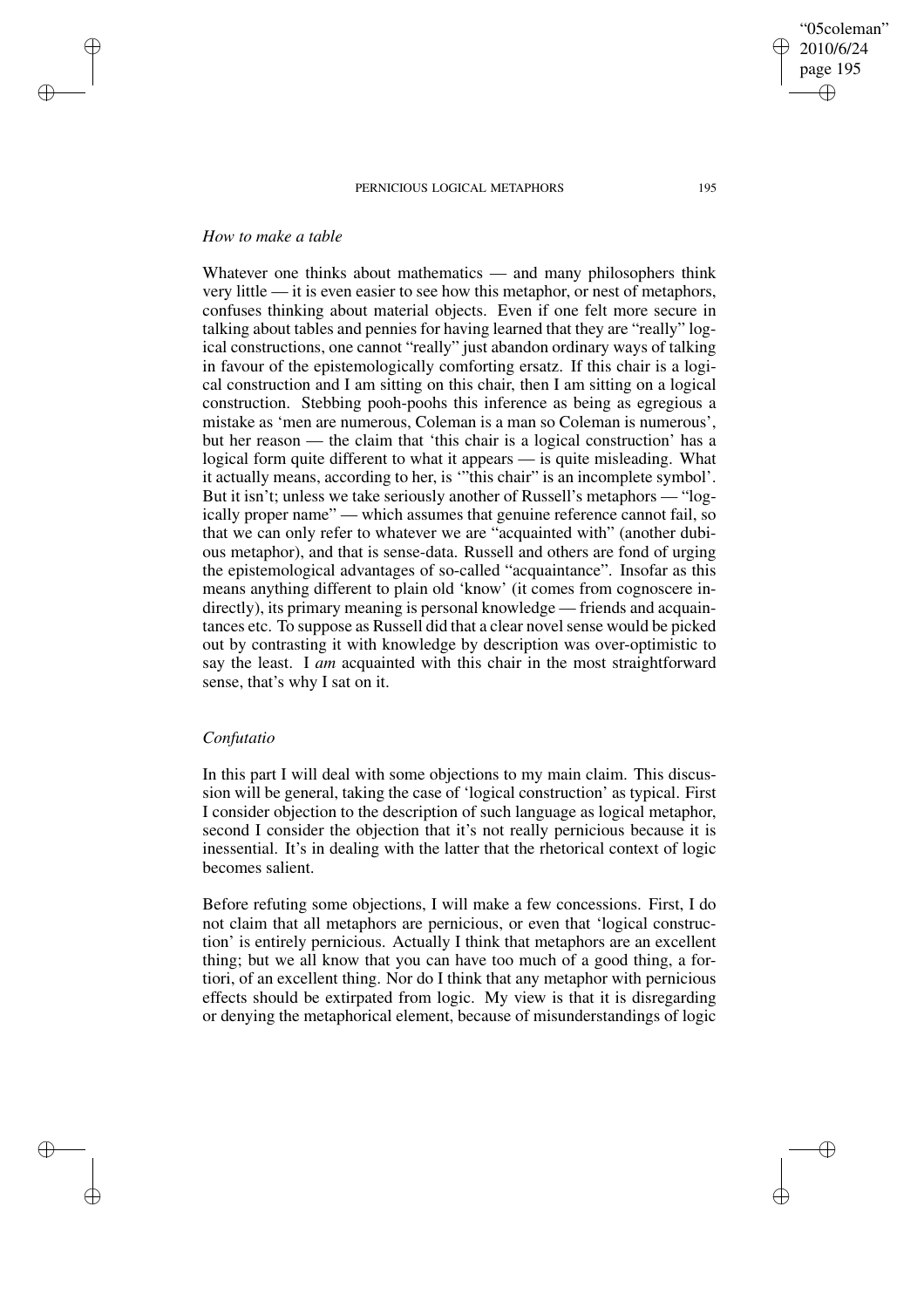"05coleman" 2010/6/24 page 196 ✐ ✐

✐

✐

#### 196 EDWIN COLEMAN

and rhetoric, which can lead to trouble. For that reason, among others, I don't wish to over-emphasis the demonic aspect of 'logical construction'; it is connected, as I have illustrated, with a number of other metaphors which have a similar ambivalence. And it is connected, though less tightly, to other logical metaphors which I did not discuss here; for example, the much older metaphor contrasting the form and the content of an argument. I do not want to exaggerate the strength of the claim I am making about the pernicious effects of certain metaphors. In every case I am happy to allow that other things are at work too in the production of the bad effects to which I point. For example, the foundations wild goose chase in philosophy of mathematics was prompted in part by the development of set theory and by the development of a more accepting attitude toward pure existence proofs in the 19<sup>th</sup> century mathematical community. My point is that it was never really *foundations* that were needed, but metaphors like 'logical construction' distorted our understanding of the problems.

## *Not logical metaphors?*

One might admit that 'logical construction' is a metaphor, but deny its being really part of logic. What indeed is logic? For the most part in this paper I shall go along with the usage of mathematical logicians, for whom logic is, or has become, the study of "validity" in the technical sense — that is, the logical consequence relation — by means of the mathematical investigation of formal systems. I think both the object and the methods of logic are wider than this, though I will not insist on that here. But I distinguish three aspects of logic, or of logical work perhaps I should say. I am not interested here in the actual construction (!) of logical notations and systems, and the demonstration of their mathematical properties such as completeness. That's because I take that to be mathematical work. I distinguish the mathematical from the other work of formal logicians, because it it the latter but not the former that is ineluctably metaphorical. This "other" work is partly a species of applied mathematics, in which a logical system is used as a model for some range of ordinary reasoning. This is perhaps metaphorical in some sense, but I am not here considering the relationship of models and metaphors.

The third kind of logical work, and that most relevant here, is attempting to use mathematical logic in doing philosophy. A paradigm example is of course Russell's "On Denoting". Some other examples of logical work in this sense, which overlaps considerably with what is generally meant by "philosophical logic" (though that is a bad phrase) are any number of attempts to explain away vagueness, Lewis' modal realism as a means of puzzle-solving, numerous uses of Gödel's theorem to justify claims about

✐

✐

✐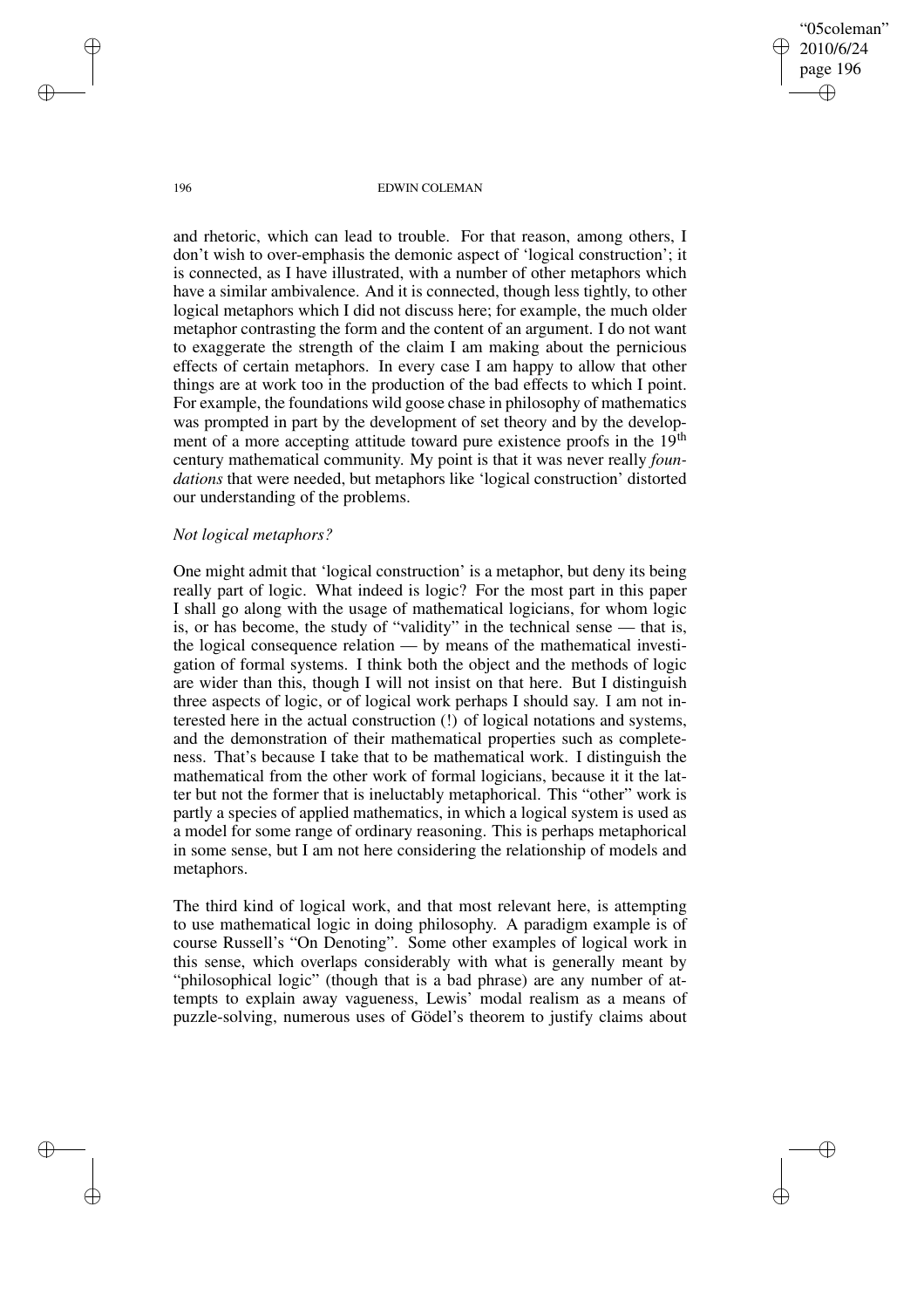✐

✐

✐

✐

minds and machines, etc. In particular I take it that trying to understand and explain what we are doing when we do logic is part of logical work. It's in that work that these various metaphors have been used.

A second way of denying that 'logical construction' is a logical metaphor is to deny that it is really a metaphor. It's certainly true that 'construction' is used outside the building trade, and it also has the sense 'construe'. Most words have several different senses; one can use 'construction' literally when speaking of grammatical constructions, so why not of logical constructions? This response underestimates the prevalence of metaphor. There are at least two ways to argue for metaphorical omnipresence, even.

A good argument for metaphorical prevalence uses the phenomenon of socalled dead metaphor. What this means is that once you look for them, you find metaphors everywhere. Here's William Grey both saying it and showing it:

"Any dictionary will quickly confirm that most of the words which we recognise as straightforward and literal are dead (or "frozen") metaphor. Moreover if one attends carefully to the sentences of any fluent speaker one finds that they contain a steady stream of metaphors. The fluid boundaries of language surround us. Typically, however, the metaphors of ordinary discourse are transparent, so we pay little or no attention to the metaphorical character of ordinary discourse and the role that metaphor serves. However, while metaphor should be a central part of any inquiry which purports to provide a general explanation of language and communication, the important puzzles about language and meaning which metaphor raises are frequently treated as a peripheral issues in semantic theory, if they are mentioned at all. A central aim of this paper is to redress this neglect and to delineate the central role which metaphor plays in semantic evolution. . . "

There are at least 23 metaphors in this unremarkable passage. For example, speakers are not literally fluent — flowing, that is. Metaphors it seems are indeed under every linguistic rock. Indeed, the very term 'metaphor' is a metaphor, as most philosophers point out sometime. But what is the moral here? If metaphor is this prevalent, can it really be pernicious? Or, if this is so prevalent, can it really be metaphor? It does not follow that there is no such thing as plain speaking — literal talk. One could argue that dead metaphor is no more really a metaphor, than a corpse is really a human being. As has often been pointed out, though, 'dead' is not a very good metaphor

"05coleman" 2010/6/24 page 197

✐

✐

✐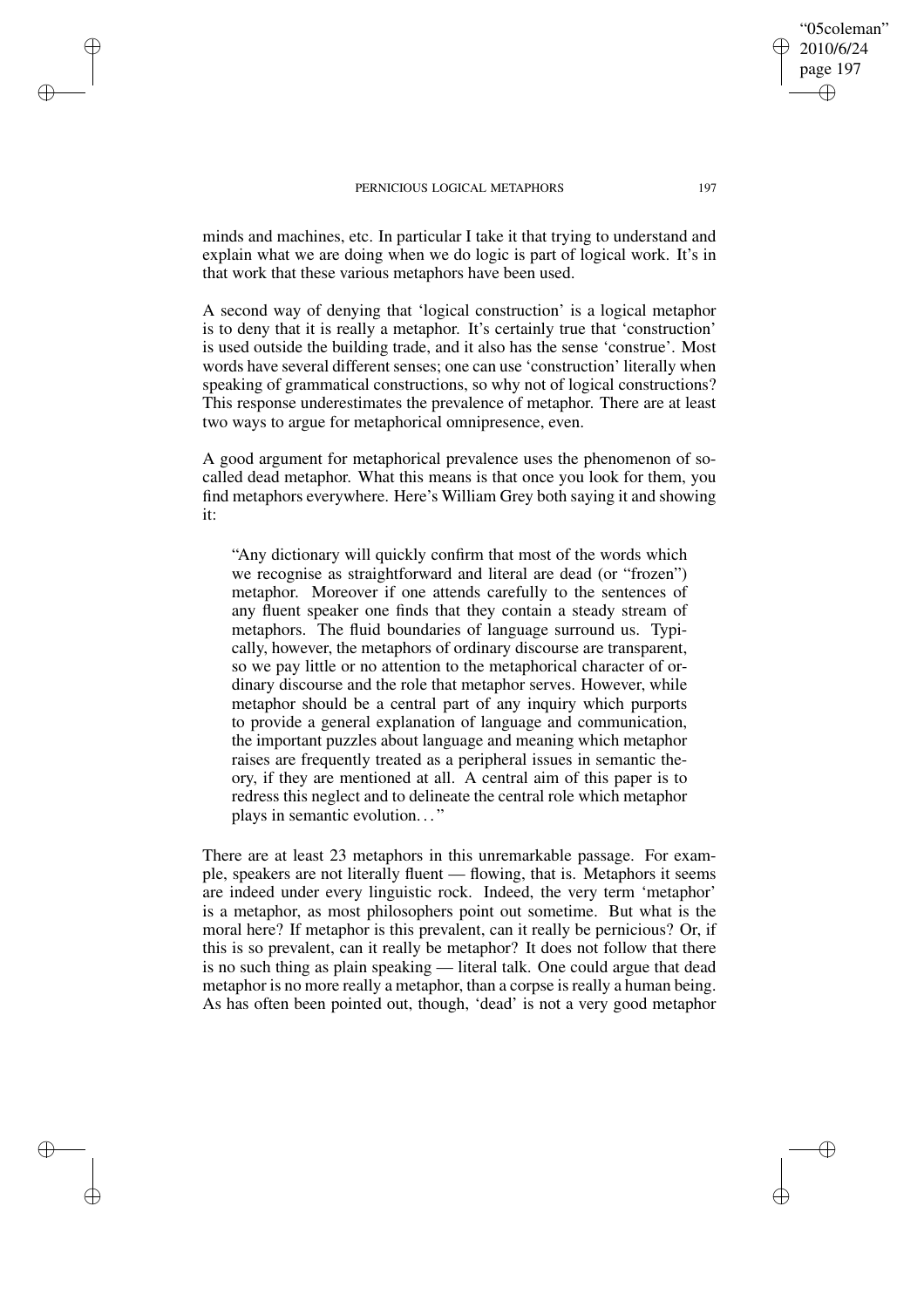"05coleman" 2010/6/24 page 198 ✐ ✐

✐

✐

#### 198 EDWIN COLEMAN

here, because often these metaphors can be resurrected by probing their origins. That's what I did with the quote from Grey. As Nelson Goodman said, in an odd mixed metaphor (Goodman 1981, 68), "A frozen metaphor has lost the vigor of youth, but remains a metaphor." Radman (Radman 1997, passim) has quite a good discussion of this issue, pointing out that it's a matter of when a certain usage is a metaphor. It depends on the person (the German word for glove is metaphorical for me), and it depends on how much incidence a novel use has had. A 'run on the bank' is still metaphorical but a 'run in my stocking' is not. Repeated use of a term in a new way is not always enough to kill off its metaphoricity.

(Another way to argue is via the Lakoff school of metaphor, the theory of so-called "conceptual metaphors". They have it that most of our concepts are metaphorically structured. For example, they say that our ordinary understanding of argument is structured by the metaphor 'Argument is war'. Why else, they argue, is it so "natural" to say things like 'he attacked my assumption'; 'she defended her thesis'; 'your case has several strong points'; 'my position lies in ruins'. I think there is a good deal in their point of view, though not as much as I used to. As Roger White has argued (White 1996), it may be questioned whether what they are talking about is really the same topic as metaphor construed more simply. Another reason to doubt their case is that its recent application to mathematical concepts sems to me to be utterly wrong. "By their fruits ye shall know them": there must be something wrong with a theory which can have such a disastrously bad application.)

I conclude that it will not do to deny that 'logical construction' and the like are metaphorical. Can it be argued that they are not pernicious? Not everyone sees the history of the philosophy of mathematics as two fruitless wild goose chases, as I do; but to argue against the perniciousness of the metaphors need not raise that debate. The natural response of the logician to my claim is that it is vapid, because metaphors can always be dispensed with, at least in logic. So any harm they might be capable of doing can be easily avoided. To see why this response is inadequate will require us (finally) to discuss rhetoric.

## *Not really pernicious?*

A natural response to the claim that certain logical metaphors are or may be wholly or even partly pernicious is to assert that if that's right then they should be eliminated, since they are not necessary. This raises some hard questions about metaphor in general. Can metaphor be eliminated? How

✐

✐

✐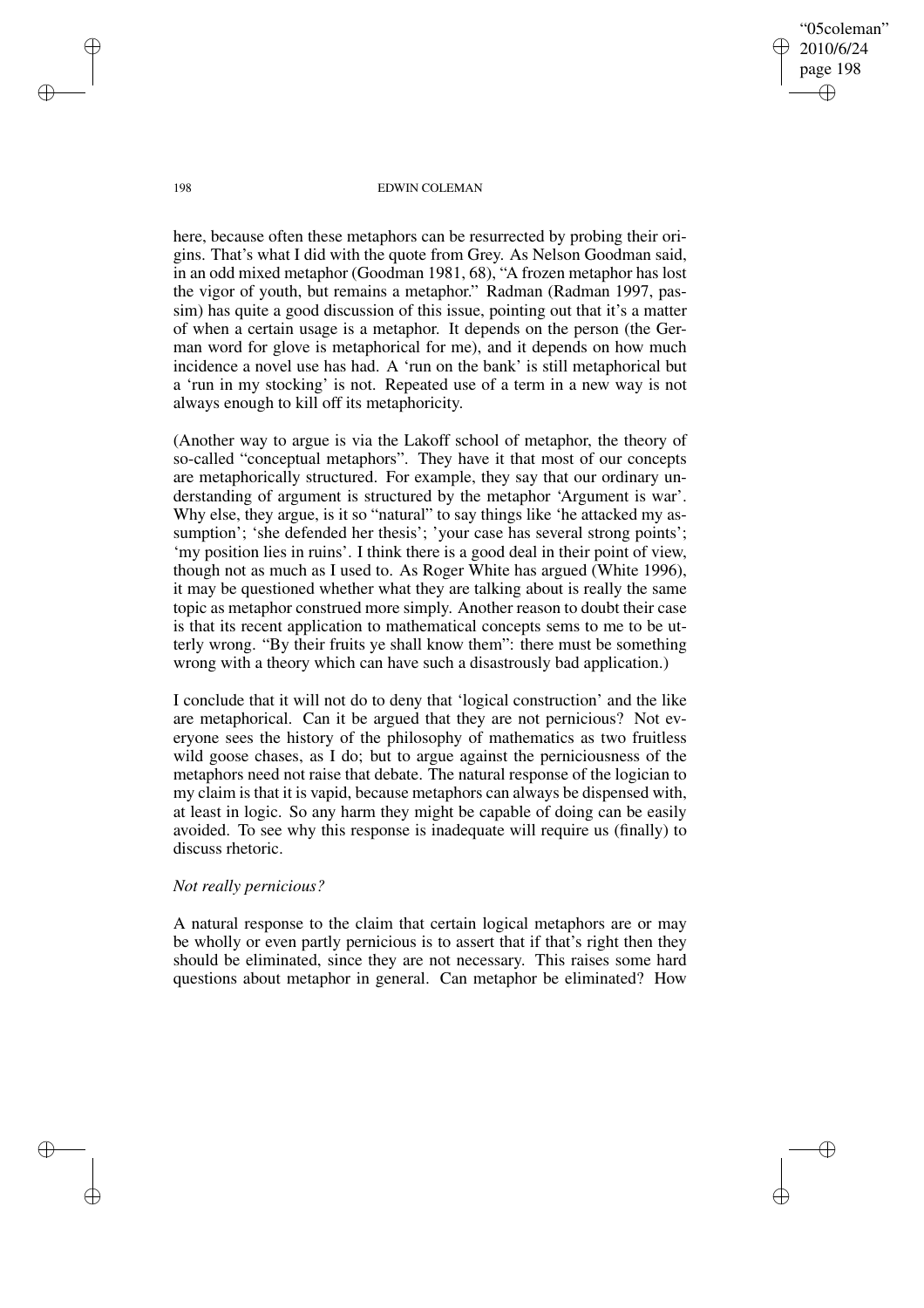✐

✐

✐

✐

and when? What, after all, is a metaphor? Of course, it might be that although metaphors cannot be eliminated altogether, they can be from logic.

At first, it might seem obvious that any metaphor can be eliminated, being merely a compressed simile. So we can amend the pernicious 'Peter is a rock' (pernicious because false) to 'Peter is like a rock', exchanging falsity for truth and all's well. We can even replace the comparison with the supposed similarity, as in 'Peter is completely reliable.' This might not capture exactly what was meant, and anyway not every metaphor is so simple; it might be hard to carry out this operation on cases like the stock example from Stevens, 'Death is the mother of beauty'. Some kind of paraphrase is certainly possible. Obviously the literary quality may suffer, but perhaps that's beside the point.

In the seventeenth century, many writers associated with the rise of modern science advocated the rejection of all figurative language such as metaphor, and the use of the "Plain Style" (this phrase is explained below). Many philosophers will be familiar with such sentiments to be found in Hobbes and Locke. For example, Hobbes avers in *Leviathan*, chapter 5 (after listing use of metaphors as a cause of absurd conclusions):

"To conclude, the light of humane minds is perspicuous words, but by exact definitions first snuffed, and purged from ambiguity; reason is the pace; increase of science, the way; and the benefit of mankind, the end. And, on the contrary, metaphors, and senseless and ambiguous words are like ignes fatui; and reasoning upon them is wandering amongst innumerable absurdities; and their end, contention and sedition, or contempt." (Hobbes 1651, 22)

And Locke (Essay, Book III, chapter X) likewise:

"Seventhly, language is often abused by figurative speech. Since wit and fancy find easier entertainment in the world than dry truth and real knowledge, figurative speeches and allusion in language will hardly be admitted as an imperfection or abuse of it. I confess, in discourses where we seek rather pleasure and delight than information and improvement, such ornaments as are borrowed from them can scarce pass for faults. But yet if we would speak of things as they are, we must allow that all the art of rhetoric, besides order and clearness; all the artificial and figurative application of words eloquence hath invented, are for nothing else but to insinuate wrong

"05coleman" 2010/6/24 page 199

✐

✐

✐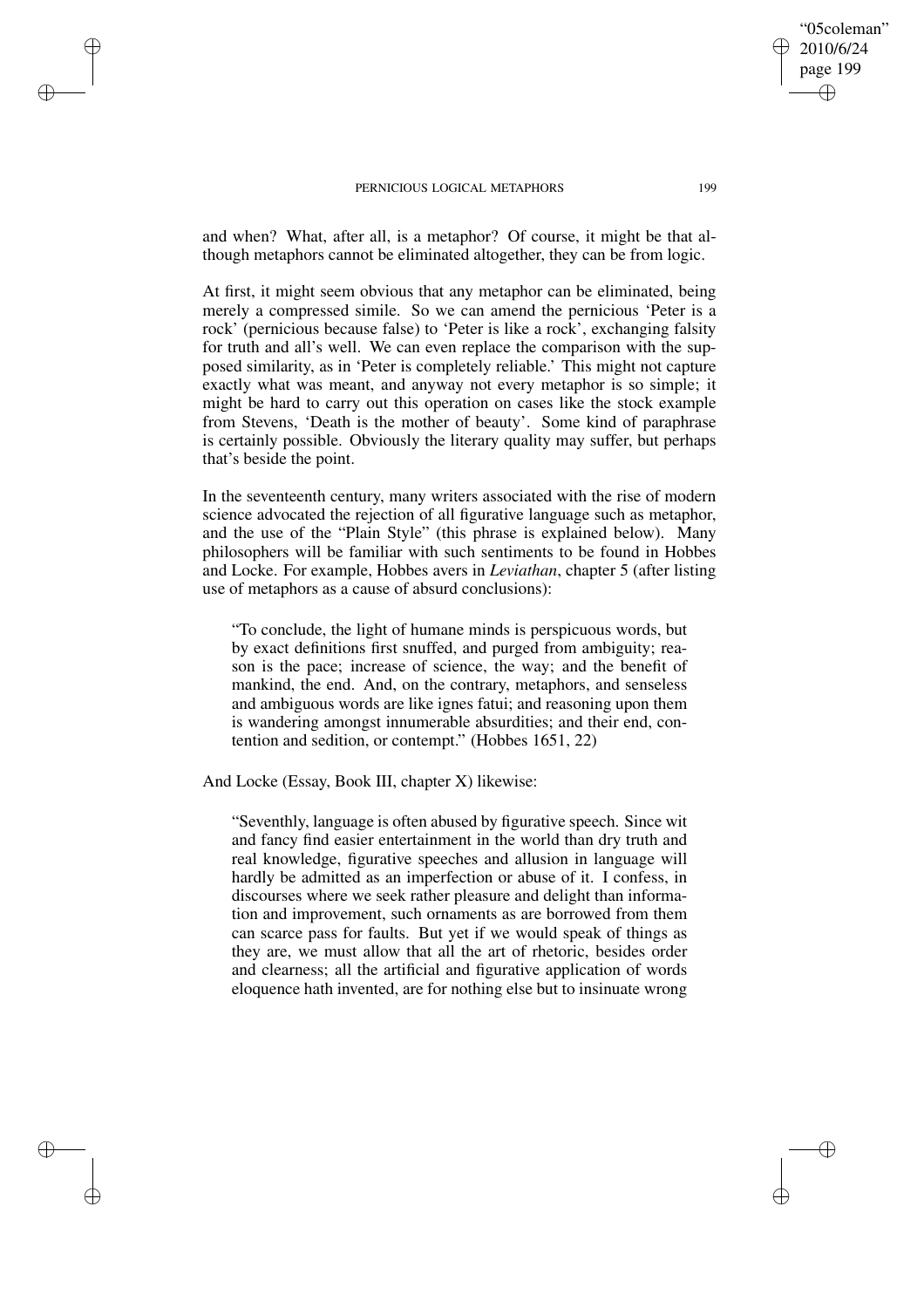# "05coleman" 2010/6/24 page 200 ✐ ✐

✐

✐

#### 200 EDWIN COLEMAN

ideas, move the passions, and thereby mislead the judgment; and so indeed are perfect cheats:. . . " (Locke 1689, 5080)

which is plain enough, though hardly devoid of metaphor, but only a few lines later we find:

"Eloquence, like the fair sex, has too prevailing beauties in it to suffer itself ever to be spoken against. And it is in vain to find fault with those arts of deceiving, wherein men find pleasure to be deceived."

Locke's remarks are helpful because he states clearly what the charge against figures is: he says they "insinuate wrong ideas, move the passions, and thereby mislead the judgment". But do they? Must they? I'll deal with that claim in the last section. Notice, though, how replete with figures of speech are these denunciations of figures of speech. Thomas Sprat in his history of the Royal Society is salient here. To quote Richard Nate (2001) writing about Margaret Cavendish:

"(Margaret) Cavendish wrote in a period in which the attitude towards rhetoric changed considerably. This historical development is connected to the emergence of the New Science and the cultural climate which made it possible. Whereas Humanism had celebrated the homo rhetoricus as a cultural model and had propagated the copia rerum ac verborum as a linguistic ideal, in the aftermath of the Restoration scientists would argue for a plain style that was opposed to the "rhetorical flourishes" of Humanism. Equally, the Hermeticists' understanding of metaphors as signs of cosmic correspondences, which had enjoyed a renewed interest during the Interregnum, fell into disrepute after the Restoration. Like his contemporaries Joseph Glanvill and Samuel Parker, Sprat defined the plain style ex negativo; in other words, instead of defining its positive characteristics he listed those elements a writer should avoid. Among these he numbered "amplifications, digressions, and swellings of style", phenomena which traditionally had been dealt with in rhetorical elocutio. Because the plain style was marked by the absence of rhetorical figures, it was characterised by its proponents as non-rhetorical. It may thus be described as a further instance of the "rhetoric of anti-rhetoric" that has recurred in European intellectual history time and again since Plato's rhetorically skilful criticism of the Sophists. Furthermore it has to be noted that, in spite of representing a radical departure from the traditional rhetorical paradigm, Sprat's stylistic programme conformed to the principles of classical

✐

✐

✐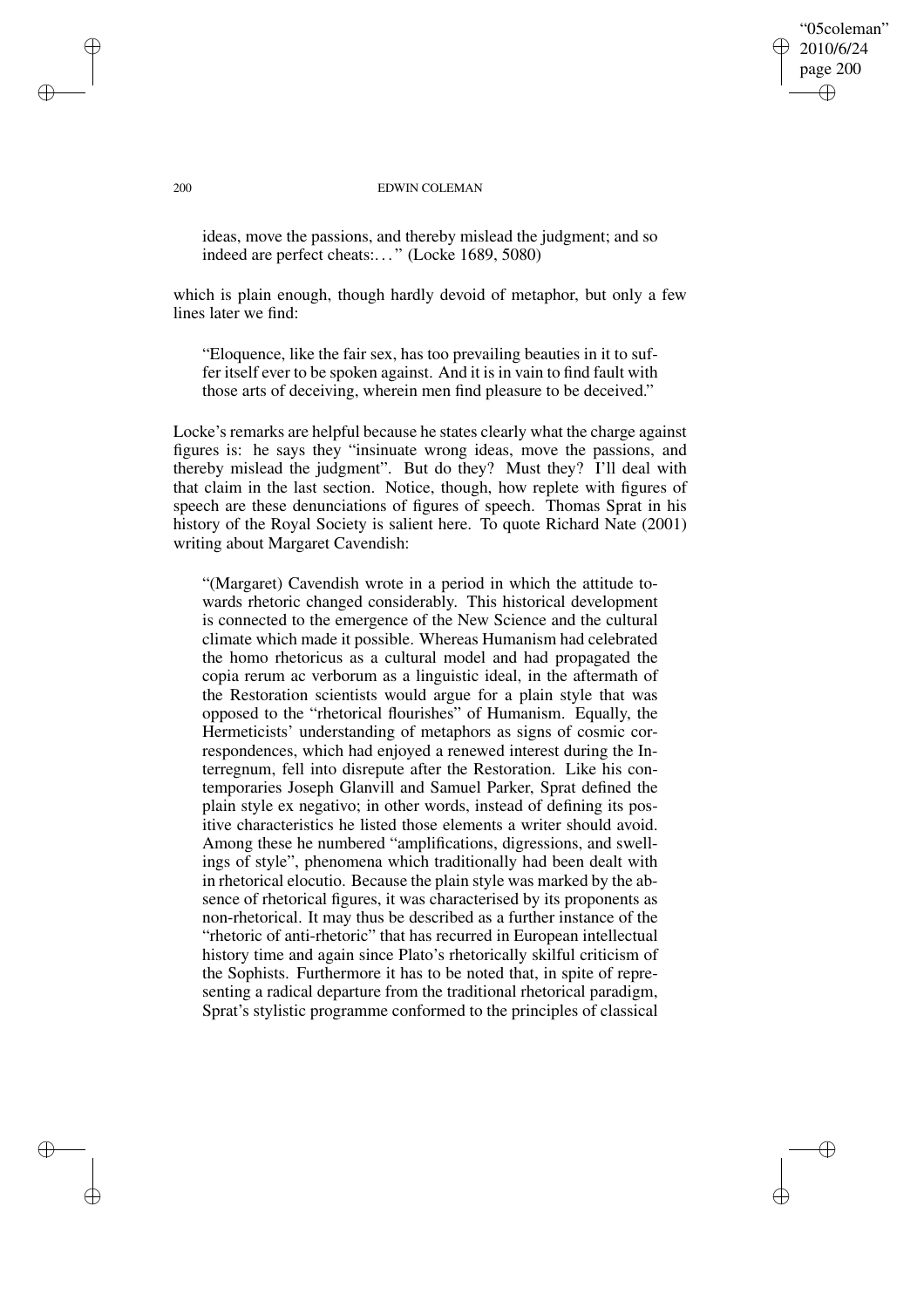rhetoric in that it argued for perspicuitas as opposed to obscuritas, and for the genus humile as opposed to the genus grande. The fact that the scientists nevertheless opposed rhetoric in general can be explained by the lasting impact of the earlier Ramistic reforms in which rhetoric had been reduced to elocutio and thereby had been equated with the use of figurative language. What the members of the Royal Society had in mind when they described the plain style as non-rhetorical was the renunciation of a deliberate use of rhetorical figures."

Sadly, like Plato, these anti-rhetoricians are like people who give up drugs, and then find it hard to keep away from the stuff: here's the said Samuel Parker's complaint:

"All those Theories in Philosophy which are expressed only in metaphorical Termes, are not real Truths, but the meer products of Imagination, dress'd up (like Childrens babies) in a few spangled empty words .... Thus their wanton and luxuriant fancies climbing up into the Bed of Reason, do not only defile it by unchaste and illegitimate Embraces, but instead of real conceptions and notices of Things, impregnate the mind with nothing but Ayerie and Subventaneous Phantasmes." (Parker 1666, 75)

And it may be so, but this is no way to convince one to give up figurative language. There is a pragmatic self-contradiction in these various fulminations, which is at least partly due to the distorted understanding of rhetoric to which Nate is pointing. To clarify the transformation to which he refers, we need a view of Rhetoric as it was classically, before it was trashed by the plain speakers.

## *Confirmatio 2*

## *Rhetoric*

✐

✐

✐

✐

By Rhetoric I mean classical rhetoric — that is, the discipline described in the treatises of Aristotle, Cicero and Quintilian. Often people inclined to disparage rhetoric know little of this tradition, though it was the backbone of a good education for over a thousand years in the classical world and after. It went through strange transformations in modern times, only reaching its current general low esteem a mere two centuries ago. In order to show the place of figurative language in discourse, I will briefly sketch a few of the

"05coleman" 2010/6/24 page 201

✐

✐

✐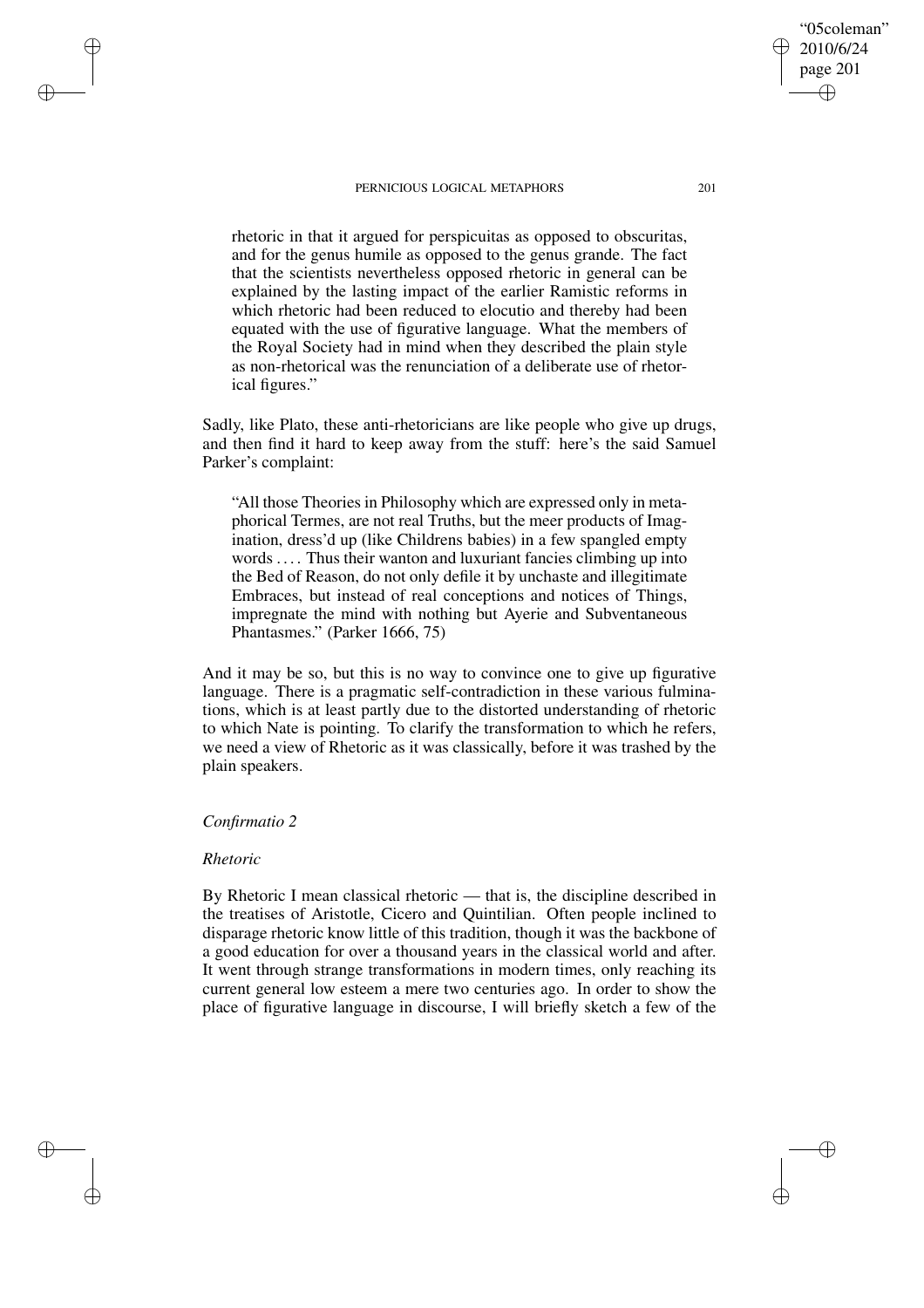## "05coleman" 2010/6/24 page 202 ✐ ✐

✐

✐

#### 202 EDWIN COLEMAN

leading elements of Rhetoric. More details can be found in, for example, Corbett 1971 and Barthes 1988.

# *Origins and nature*

Like logic, rhetoric derives originally from the work of the Sophists, and its intermittent bad reputation has always been associated with negative attitudes towards those badly misrepresented intellectual pioneers. Rhetoric was originally the art of oratory, that is, of the preparation and presentation of effective speeches. Right from the beginning, this preparation assumed the use of writing, as is evident from Plato's Phaedrus, and it might really be more accurate to call it the art of persuasive writing. 'Persuasion' here should NOT be taken as the opposite of rational argument, on the contrary it includes that as one of three so-called appeals, or sources of persuasive power. The modern idea that persuasion and rational argument are disjoint is a reflection of the ideological history of modern science.

## *Genres*

Rhetoric was first developed in Classical Greece, when there were three important arenas for the delivery of speeches: deliberative, forensic and epideictic oratory — speeches needed for the political assembly, for the court room, and for the formal occasion. The division of Rhetoric according to these three genres of speech seems to have been somewhat perfunctory and particularly in later centuries disregarded to a considerable degree. But it is always insisted on that the nature of the audience plays a role in determining whether a speech is good, and differences between kinds of audience are partly captured by this distinction.

## *Structure*

All effective speeches require a structure which goes a bit beyond having a beginning, a middle and an end. The parts of a good text are functionally distinguished. The present text is structured as: exordium (introduction), narratio (statement of the case), divisio (outline of the parts of the text), confirmatio (positive argument for my thesis, in two parts in fact), confutatio (argument against objectors), peroratio (conclusion).

These labels reflect the different purposes of the different parts of the text. Considerable elaboration or variation of this kind of scheme is given in treatises on Rhetoric.

✐

✐

✐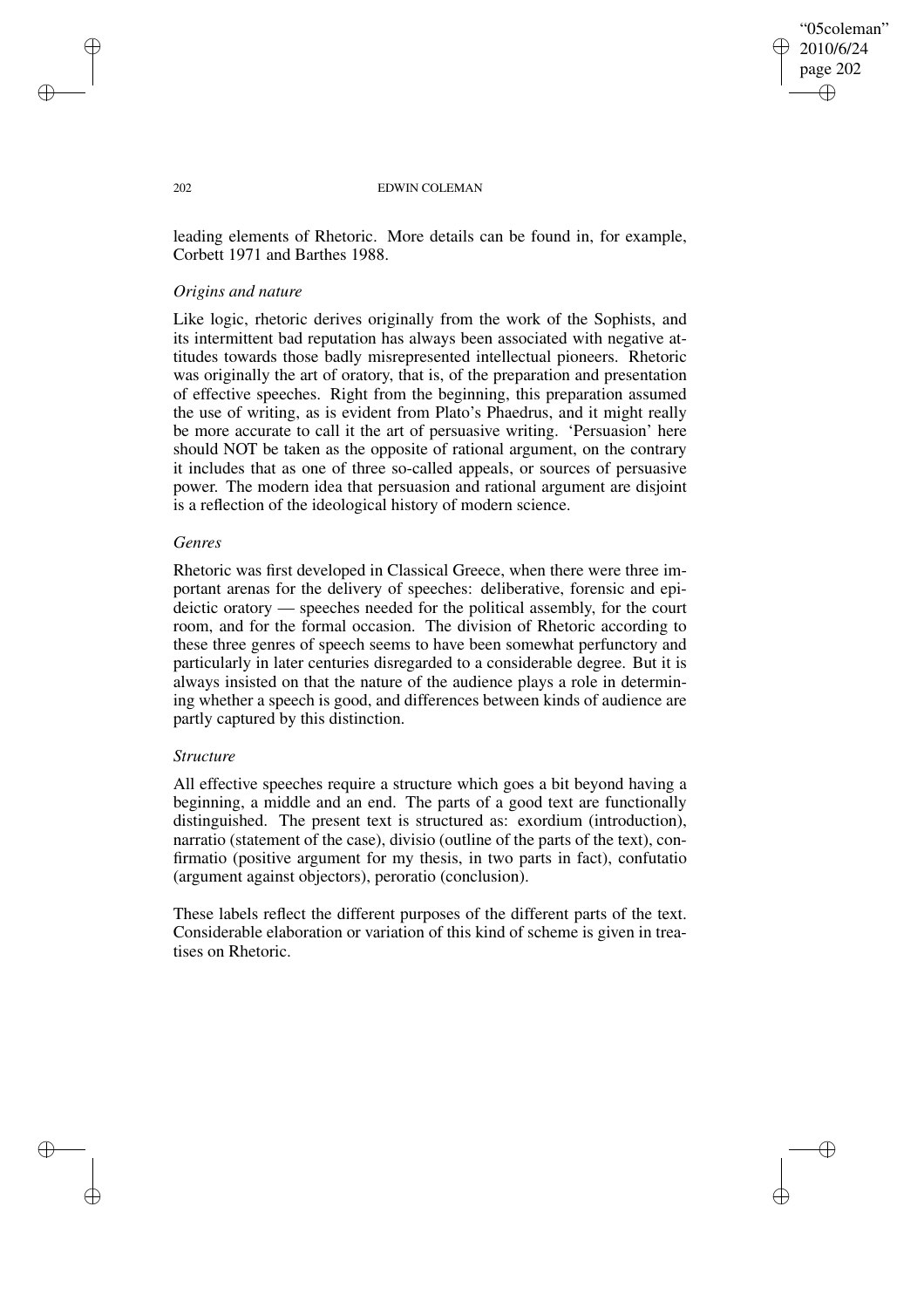# *Appeals*

✐

✐

✐

✐

As already mentioned, three sources of persuasive force are identified, called in Greek ethos, logos and pathos, which relate respectively to the authority of the speaker, the merits of the arguments, and the effects on the emotions of the audience. During the modernising period between the fifteenth and nineteenth centuries, various techniques in the first and third categories have been labelled fallacies, but this is essentially a terrible mistake, to which I return shortly.

## *Offices*

The parts or "offices" (duties) of the art of rhetoric are five: in Greek called heuresis, taxis, lexis, mneme and hypokrisis; or in Latin inventio, dispositio, elocutio, memoria and actio. That is, finding things to say, ordering what you say, how to put it, how to remember it and how to say it. The last two — how to remember it and how to say it — relate primarily to spoken texts and were historically gradually neglected as writing became more salient in western culture. The first "office" of rhetoric, inventio, if we charitably construe it as the discovery of good arguments among other material, would then include logic.

## *Style*

The third office, expression or style, covers all lexical aspects of the text, indeed in Greek, it is lexis. Diction, rhythm, the use of long or short sentences, etc, are all given attention. There is a distinction between the low style, the middle style and the grand style, which we have already seen lying behind the advocates of the "Playne Style". The most extensive and the most characteristic part of style in the tradition is the characterisation, classification, explanation, and exemplification of *figures*. A figure is "any deviation, either in thought or expression, from the ordinary and simple method of speaking, a change analogous to the different positions our bodies assume when we sit down, lie down, or look back.... If the name is to be applied to certain attitudes (*habitus*) or gestures (*gestus*) of language, we must interpret *schema* as that which is poetically or rhetorically (*oratoria*) altered from the simple and obvious method of expression." (Quintilian, IX.i.11–14)

## *Figures of thought and speech, in particular metaphor*

In classical rhetoric, many devices were identified which could be put to good use in the expression of one's case. Aristotle's discussion is somewhat inchoate and he identifies few specific devices beyond metaphor and simile, though he has a lot of interesting material on other aspects of style such as rhythm. By the time of Cicero, and even more so Quintilian, there

✐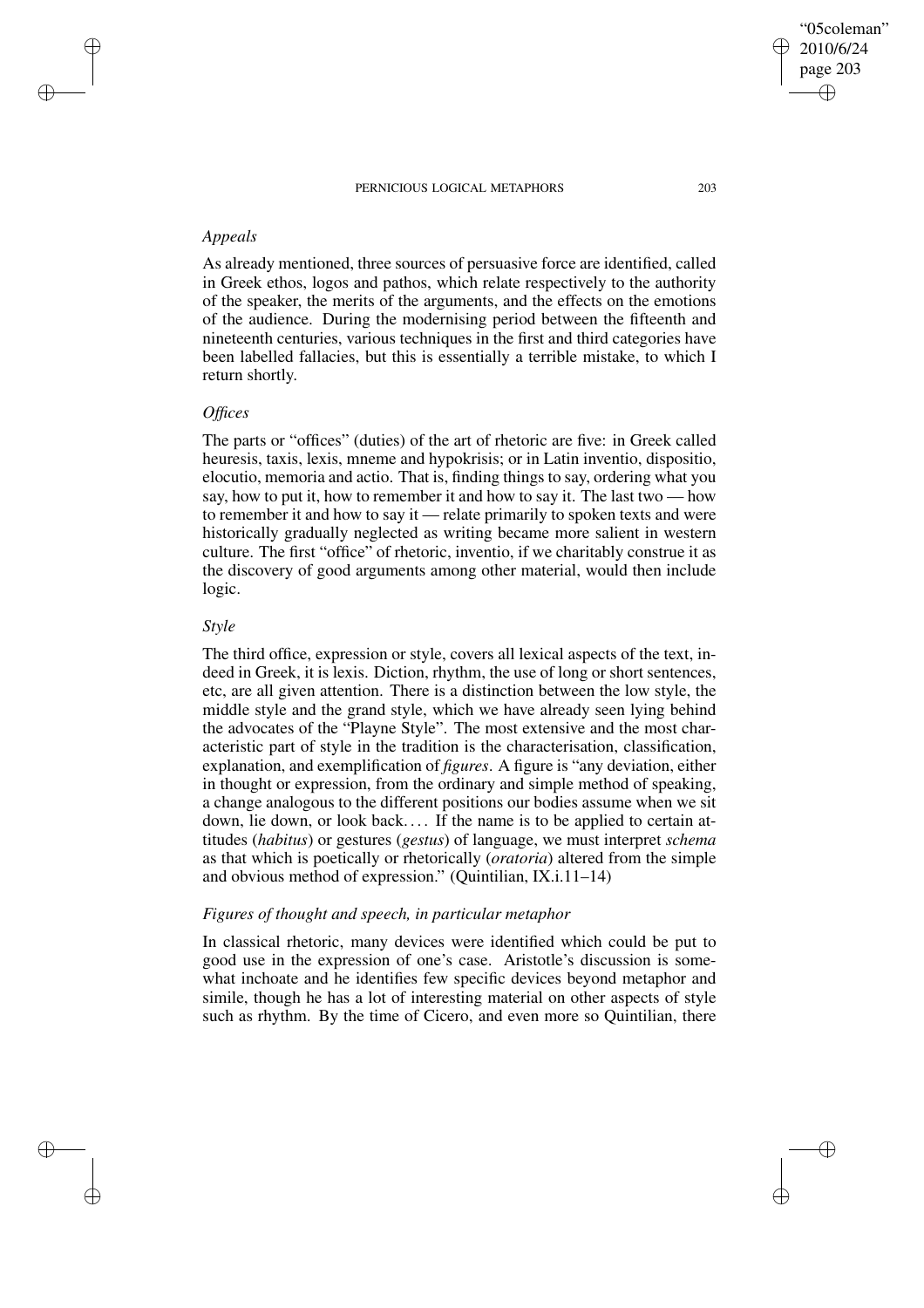"05coleman" 2010/6/24 page 204 ✐ ✐

✐

✐

#### 204 EDWIN COLEMAN

are many names for specific devices such as irony and zeugma which we still recognise today. During the early modern period a certain mania for classification produced a veritable zoo of these figures, some authors listing hundreds. They range from simple repetition (repetititio, anaphora) to personification (conformatio or prosopopoiea) through a wide variety, almost all with names which are rather exotic to those with limited latin or greek (for example: *antonomasia* — "the Philosopher"; *litotes* — "Aristotle has no small esteem"; *tmesis* — "in fact, his work is fan-bloody-tastic!"; *zeugma* — "his work had great and mysterious substance".) Usually one distinguishes between figures of speech like repetition, often called schemes, and figures of thought, or tropes, like personification but this simple contrast is not difficult to complicate, if no other reason than that figures are often employed together in fused ways.

I mention the extensive array of figures other than metaphor only to suggest in passing that *many* of them can be found in logical discourse. The standout obvious candidate is *paradox*. Another figure much used in logic is *analogy*: despite somewhat unconvincing discussions of argument by analogy as a supposed fallacy to be found in many texts, use of logical analogy to show an argument invalid is widely practiced. My discussion is centred on metaphor for several reasons: deference to Aristotle, the fact that some writers reckon all figures as at bottom either metaphor or metonymy, and the fact that there is a considerable philosophical literature about metaphor. 'Logical construction' is a metaphor, hence it's a figure. Really I am not minutely concerned with distinguishing metaphor from other figures, the contrast mainly relevant to my thesis is literal vs figural use of language.

To sum up this brief reprise of classical Rhetoric: figural language, which is any deviation from the simple, obvious, usual way of saying something, is a main part of style, which is that one of the five offices of Rhetoric concerned with expression. These five offices together show the integrated requirements for an effective text, which is one having good prospects of persuading the intended recipients of what the author wants to establish.

The most important point from classical Rhetoric is that all three sources of persuasive powers — ethos, logos, pathos — should be employed to the end of persuasion. It is the idea that ethos and pathos are illegitimate sources of persuasive power that underlies the ripping apart of rhetoric which saw it reduced to figuration. In brief, the invention of new so-called fallacies enabled appeals to ethos and pathos to be dismissed as pernicious. But in themselves, they are not. There is no such fallacy as appealing to authority, though there are many bad such appeals (cf Coleman 1997); similarly, ad hominem is no fallacy, though often odious (cf Hitchcock 2007). Equally,

✐

✐

✐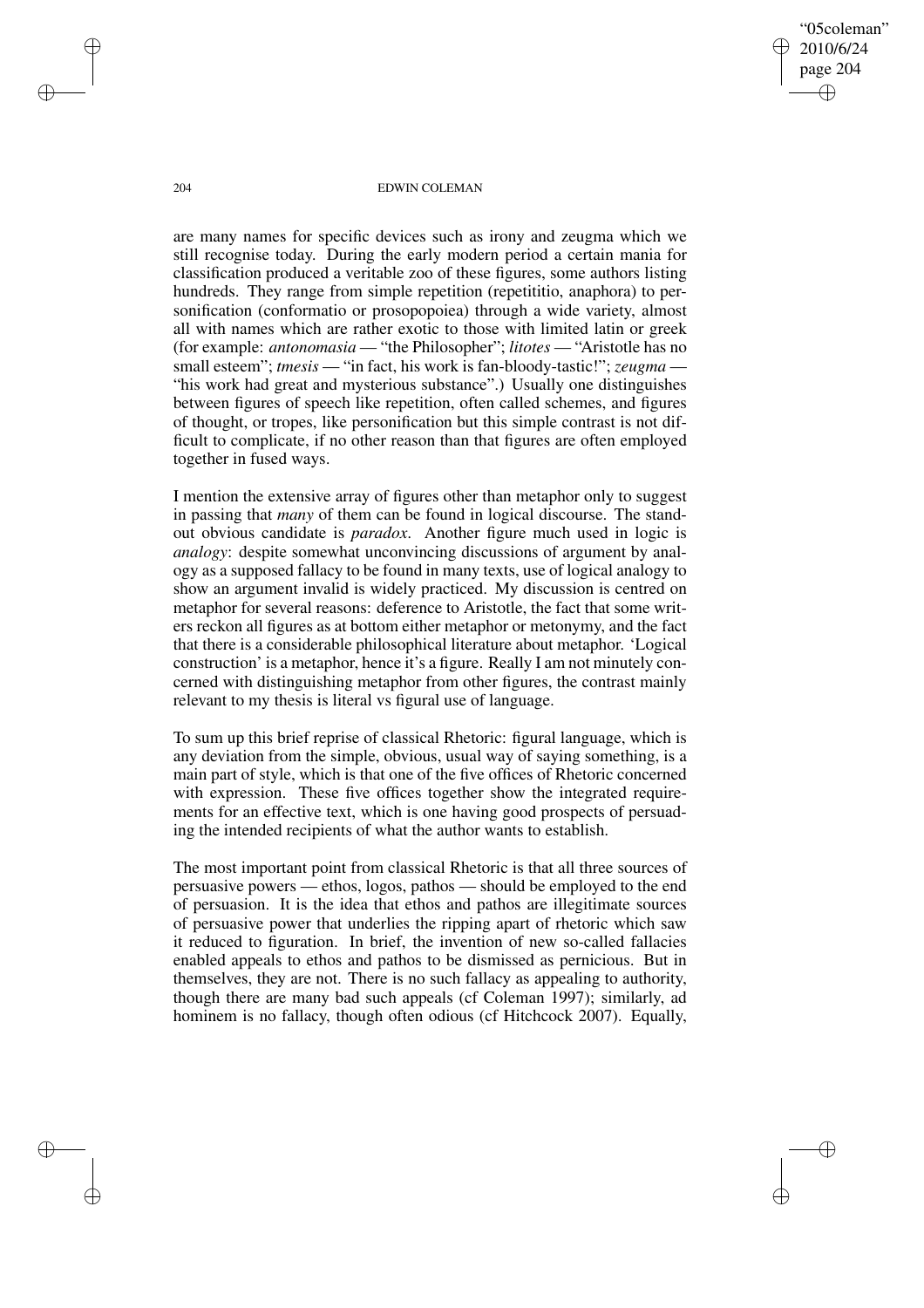there is no fallacy of appealing to emotion, be it pity or fear or any other, nor a fallacy of appealing to tradition or popular opinion. All these are weak kinds of argument, often bad. But that does not make them fallacies. In fact, these appeals to ethos and pathos are necessary and legitimate because a text which can persuade must interest its readers, motivate them to pay attention and think, and take seriously the point and significance of what is being put. Making these appeals in ways which are acceptable to a reasonable person is not something to be done by algorithm though.

# *Figures in philosophy and logic*

✐

✐

✐

✐

The use of figures in philosophy in general, and logic, in particular, is both necessary and dangerous. It's necessary because persuading readers of novel explanations and understandings requires more than mere reporting. It is dangerous because any persuasive use of language is capable of misleading, not least its user!

It is certainly the case that figurative language in general, and metaphor in particular, can be simply decorative. The title of Dummett's book *The seas of language* (Dummett 1993), seems at most an allusion for those in the know, and not intended to tell us something about language (though Wittgenstein might have meant to). But figures have been used for much more integral purposes in philosophy too. There have been a number of works discussing philosophical style, and a few that attend to figurative language, metaphor in particular, in philosophy. Some discuss what are patently metaphors, such as Quine's web of belief, Ockham's razor and the picture theory of meaning. Some other work is attentive to features of philosophical discourse which are not so clearly metaphors at first glance.

Plato's use of imagery, allegory and myth is well-known and much discussed. It has many times been pointed out in detail how he simultaneously disparages rhetoric and makes use of it, how he contrasts rhetoric unfavourably with philosophical discourse but also admits that the latter is a good rhetoric. Perhaps the best known image in all philosophy is Plato's allegory of the Cave and the Sun. One does not need to take a position on the political philosophy of the Republic to find this figure to have a great and significant ambivalence. Who can deny that there is something right about the cluster of images connecting enlightenment, light and sight with insight, knowledge and wisdom? Yet one may doubt all the same that there is any one source of those things, analogous to the sun — the Form of the Good in Plato's terms. Indeed one may wonder if these powerful images do not put the theory of forms into a rather more favourable light than it deserves. Plato seems to have wondered about it himself, judging from his

"05coleman" 2010/6/24 page 205

✐

✐

✐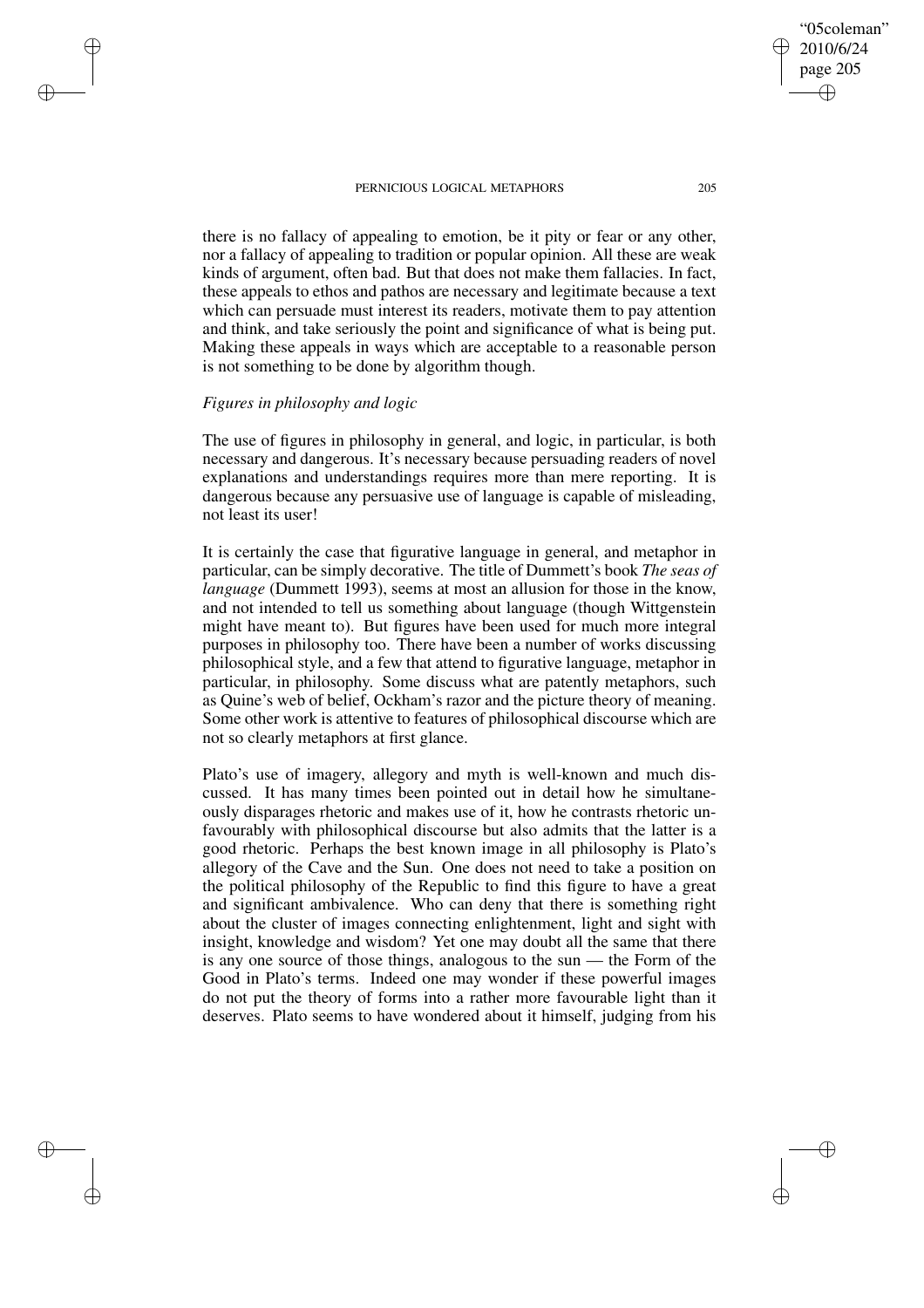"05coleman" 2010/6/24 page 206 ✐ ✐

✐

✐

#### 206 EDWIN COLEMAN

other works. Plato thought that myths have power, and he was not averse to using that power both in his dialogs and in the Ideal City. (But this power is over the baser part of us, the emotions not the reason, so that it is appropriate only for the lesser masses, not the philosopher-rulers — they are not expected to swallow the Noble Lie.)

Figures play a central role in much of analytic philosophy, and their effects have been ably discussed by La Caze (2002) following Le Doeuff's lead (1989). Metaphors, like more extensive figures such as analogy — like Thomson's violinist in her paper on abortion — and thought experiment brain swap scenarios — often foster particular ways of looking at things. For example, the common use of 'point of view' in philosophy has the effect of emphasising the role of vision in perception at the expense of the other senses. This in turn encourages taking the problems of epistemology to turn on the gap between perceiver and perceived, even though there is no such gap in touch or taste. The image of the "the web of belief" — commonly associated with Quine, though he took it from Neurath along with his boat — acts as a guide toward oversimplified understandings of the variety of our beliefs and the variety of connections there are among them. A genuine web is held together by spider silk, which is a single uniform stuff (though different species have slightly different formulas). But there are *many* possible relations between beliefs, not just logical consequence. This is really obvious and ought to put the image in serious question — the links at the edges are obviously different to those in the interior and this is generally admitted but glossed over. Metaphors inevitably emphasise some things and thereby diminish others' salience.

Still, there is some positive value in that metaphor. But there is none in the often-invoked "Ockham's razor". This is an image whose effects have been only negative. The slogan generally given as gloss for it is that "entities must not be multiplied beyond necessity" — though no-one has identified a text where Ockham says quite this. It withstands about three seconds scrutiny. Just how do you go about multiplying entities, should you be so wickedly inclined? If you can, why should you not — the more the merrier, say I; and if you can't, well then you can't so you don't need to be warned off. Ought implies can, and 'must not' implies can too! Sometimes a different formulation is tried — we should be economical in making assumptions. But, again, why? Do they really cost extra? Making unmotivated assumptions would seem to be, precisely, pointless — but on what is it that we are supposed to be economising? Paper? Terminology? Neurones? If there are no unicorns they won't be "multiplied" into existence by my talking about them; and if there are, they won't go away just because I don't. Ockham's razor, or some

✐

✐

✐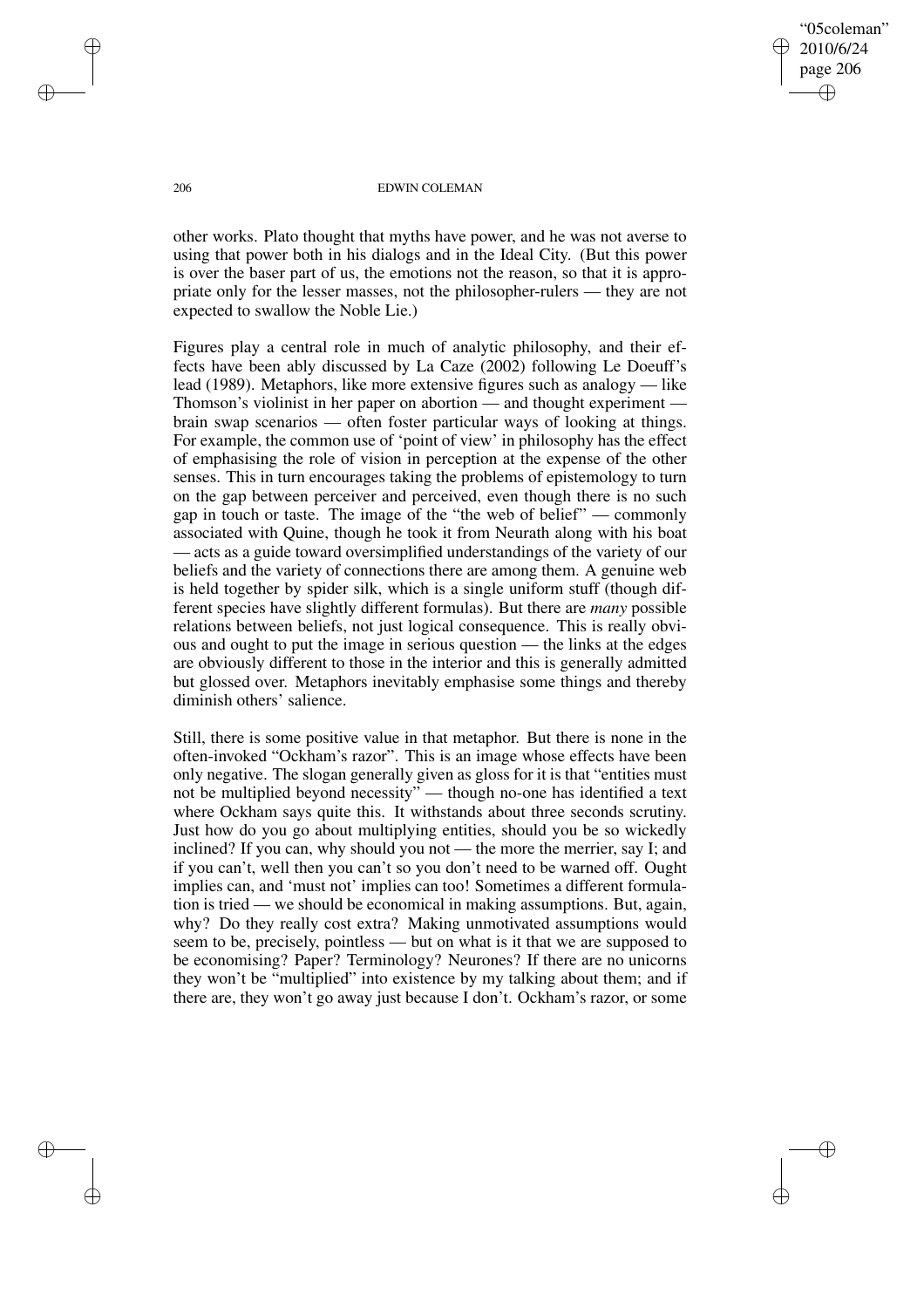✐

✐

✐

✐

other principle of parsimony, would seem to dictate that we do without Ockham's razor, since it has no edge! The concern with "ontological economy" so prevalent in certain schools has no rational basis, but is given the illusion of one by this stubborn image.

Figures do have positive effects of course. Thagard and Beam have argued recently (2004) that metaphors in epistemology contribute to the formation, development, evaluation and exposition of theories in philosophy, just as they do in science. They remark "Describing knowledge as a cable both helps to expound an anti-foundationalist view and to support its credibility in making sense of human knowledge." They mention in passing a good example which Susan Haack gives to justify according a positive cognitive role to metaphors in philosophy. She reports how she herself, when developing her concept of "foundherentism" (a kind of intermediate epistemology between foundationalism and coherentism), at first she had only her new word, but she was enabled to articulate a theory by leaning on the *analogy* of the crossword puzzle. "The reasonableness of an entry in a crossword puzzle depends on three factors: how well it is supported by its clue and any already completed intersecting entries; how reasonable those intersecting entries are, independent of the support given them by the belief (sic) in question; and how much of the crossword has been completed." She goes on to transfer this three point support idea to knowledge. (Haack, 1993)

Now what about figures in general and metaphors in particular in logic? Gasser has argued recently (Gasser 1999) that there are metaphors endemic in logic, and offered an explanation of their role. He apparently thinks the role of these metaphors to be positive only. Gasser suggests the following role for the logical metaphor of 'gaplessness' which Frege put forward as an ideal for proofs. Gaplessness assists with the recognition of the expression of a deduction; the metaphor transfers the meaning of a deduction to that of an expression of deduction; but metaphors "are not to be met with in deductions themselves but in the theory of deductions . . .The usefulness of metaphors becomes apparent not when it comes to deducing this or that conclusion from given premises, but when it comes to understanding the notion of deduction itself. . . and (sic) when it comes to recognising a deduction". (Gasser 236)

I think that Gasser and I are on the same page here — this is akin to the idea I put forward about the third kind of logical work. So let me make a parallel point about 'logical construction'. Consider Carnap's *Aufbau*. He wishes to convince the reader that it is possible to construct certain "constructional systems". He tries to do so by partly constructing one, and by discussing the consequences and value of such systems. Consider Russell's "On Denoting". He wishes to convince the reader that the technique of "logical analysis" resolves the puzzle about the present king of France, and that "the whole realm of non-entities such as 'the round square', 'the even prime other than two',

"05coleman" 2010/6/24 page 207

✐

✐

✐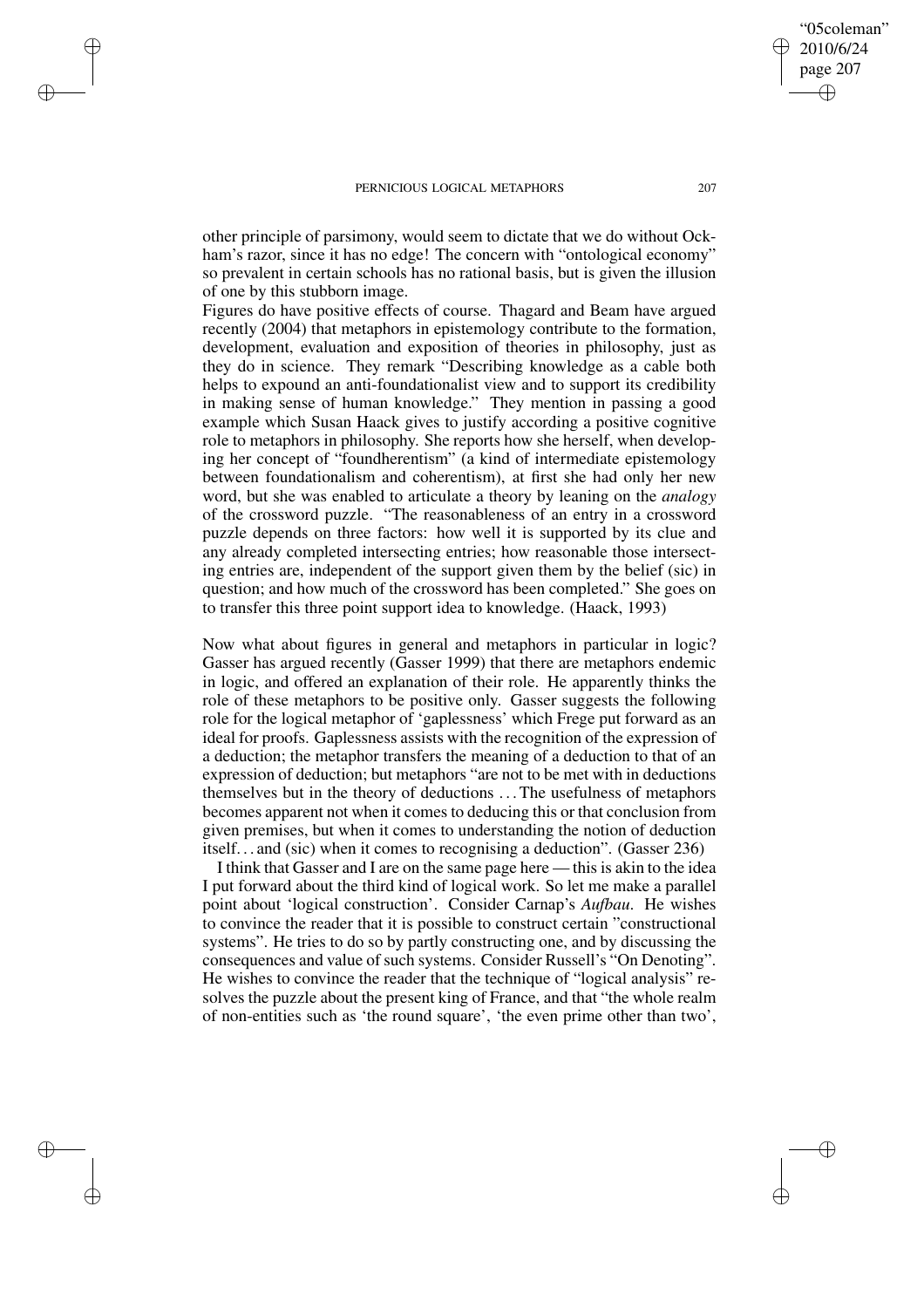"05coleman" 2010/6/24 page 208 ✐ ✐

✐

✐

#### 208 EDWIN COLEMAN

'Apollo', 'Hamlet', etc, can now be satisfactorily dealt with" (Russell 1905, 54). Consider Quine's *Word and object*. He wishes to convince the reader that by the technique of regimentation and the semantic ascent it affords "we can get on; we are no longer caught in the toils of our opposed uses" (Quine, 1960, 272). None of these persuasive projects succeeds with every reader, in fact they each evoked widespread and spirited objection. That's fine, that's philosophy; I am just pointing out that logicians are involved in persuasive activity here, not some kind of affectless scientific telemetry.

## *Peroratio*

I do not intend to denigrate the work of mathematical logicians, only to put it in the right light. Logical work requires that they use figures to explain and advocate their work, for persuasion must engage the sympathetic attention of readers. The truth of what one says is not enough — it must be interesting too. Figures, though, are dangerous if their purpose is understood as merely dispensible decoration. We saw this in the case of 'logical construction' and its family of related metaphors — foundations, ontological economy and the rest. Exaggerated estimates abound of what has been done and what might be done by paraphrase. Only a better understanding of Logic as a part of Rhetoric will prevent the legitimate and necessary use of metaphors from being pernicious.

> University of Melbourne E-mail: coleman@unimelb.edu.au

# **REFERENCES**

Aristotle (1991), *On rhetoric*, trans. & ed. G. Kennedy, Oxford: OUP.

Barthes, R. (1988), "The old rhetoric, an aide-mémoire", in *The semiotic challenge*, Oxford: Blackwell.

Carnap, R. (1967), *The Logical Structure of the World & Pseudo Problems in Philosophy*, trans. R. George, Berkeley: University of California Press.

Chihara, C. (1990), *Constructibility and mathematical existence*, Oxford: Clarendon Press.

Cicero (1942), *De Oratore*, trans. E. Sutton, Cambridge Mass.: Harvard Up (Loeb).

Coleman, E. (1997), "There is no fallacy of arguing from authority", *Informal Logic* 17:365–383.

Corbett, E. (1971), *Classical rhetoric*, Oxford: OUP.

Dummett, M. (1993), *The seas of language*, Oxford: Clarendon Press.

✐

✐

✐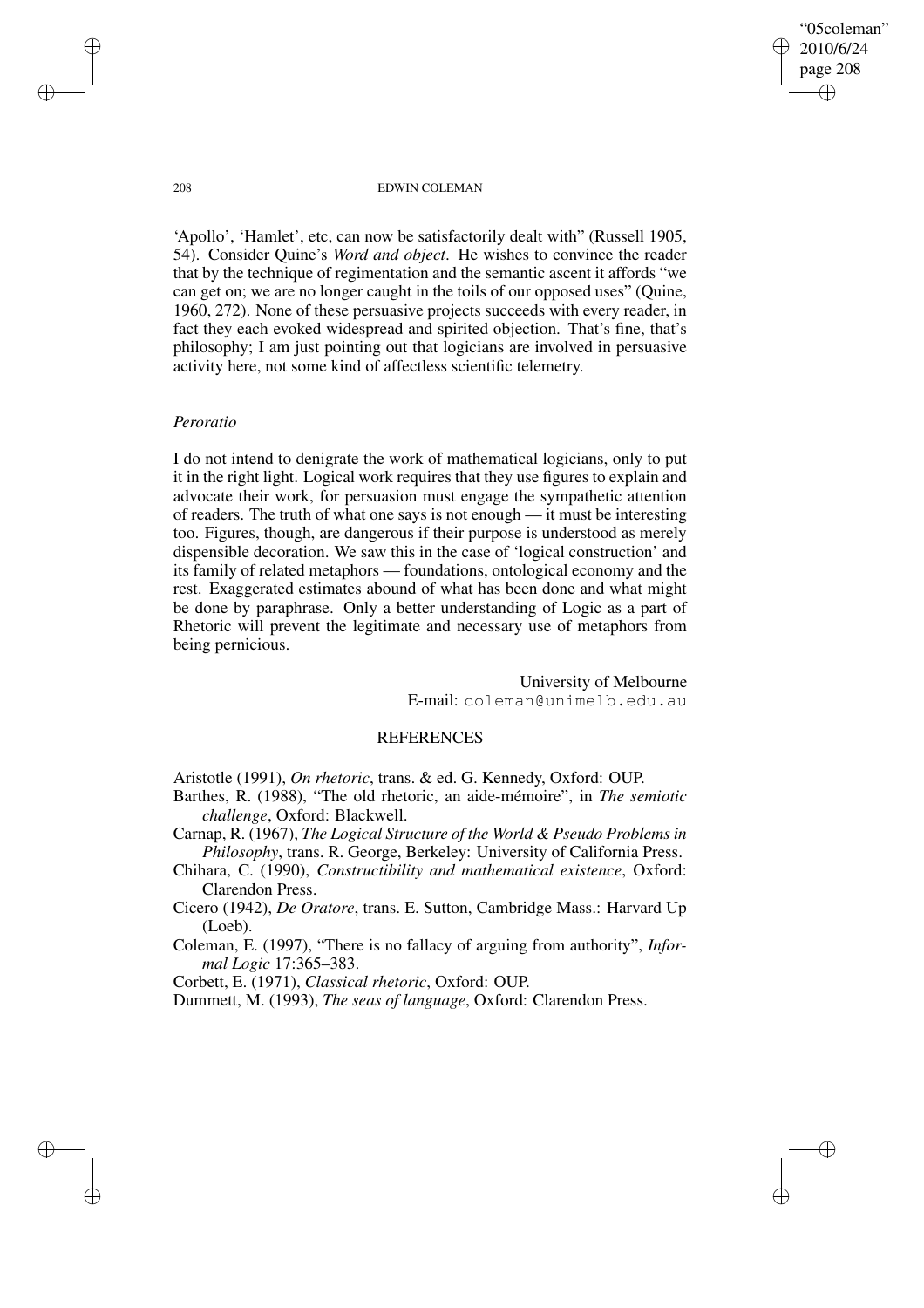- Gasser, J. (1999), "Logic and metaphor", *History and Philosophy of Logic*, 20: 227–238.
- Goodman, N. (1981), *Languages of art*, Brighton: Harvester Press.
- Grey, W. (2000), "Metaphor and meaning", *Minerva* 4 (online journal: http://www.ul.ie/∼philos/vol4/metaphor.html).
- Haack, S. (1993), *Evidence and inquiry*, Oxford: Blackwell.
- Hitchcock, D. (2007), "Why there is no argumentum ad hominem fallacy" in Proceedings, 6<sup>th</sup> ISSA conference, Amsterdam: Sic Sat.
- Hobbes, T. (1651), *Leviathan*, London: Dent 1914.

✐

✐

✐

✐

- La Caze, M. (2002), *The analytic imaginary*, Ithaca: Cornell University Press.
- Lakoff, G. and M. Johnson (1980), *Metaphors we live by*, Chicago: University of Chicago Press.
- Le Doeuff, M. (1989), *The philosophical imaginary*, Stanford: Stanford University Press.
- Locke, J. (1689), *An essay concerning human understanding*, ed. P. Nidditch, Oxford: Clarendon Press, 1975.
- Nate, R. (2001), ""Plain and Vulgarly Express'd": Margaret Cavendish and the Discourse of the New Science", *Rhetorica* 19: 403–18.
- Parker, S. (1666), *A free and impartial censure of the platonic philosophy*, Oxford: Richard Davis.
- Plato (1941), *Republic*, trans. and ed. D. Lee, Oxford: Clarendon Press.
- Quine, W. (1960), *Word and object*, Cambridge Mass.: MIT Press.
- Quintilian (1920), *Institutio Oratorio*, trans. & ed. H. Butler, Cambridge Mass.: Harvard Up (Loeb).
- Radman, Z. (1997), *Metaphors, figures of the mind*, Dordrecht: Kluwer.
- Russell, B. (1905), "On Denoting", in Robert Marsh, *Logic and Knowledge: Essays 1901–1950*, London: George Allen and Unwin, 1956, 39–56.
- Russell (1914), *Our Knowledge of the External World as a Field for Scientific Method in Philosophy*, Chicago and London: Open Court Publishing.
- Russell, B. (1919), *Introduction to mathematical philosophy*, London: George Allen and Unwin.
- Russell, B. (1914), "The Relation of Sense-Data to Physics" in *Mysticism and Logic*, London: George Allen and Unwin, 1917.
- Russell, B. (1924), "Logical Atomism", in *The Philosophy of Logical Atomism*, D.F. Pears, ed., Lasalle: Open Court, 1985, 157–181.
- Shapiro, S. (1991), *Foundations without foundationalism*, Oxford: Clarendon Press.
- Sprat, T. (1667), *History of the Royal Society*, London: J. Martyn.
- Stebbing, S. (1931), *A Modern Introduction to Logic*, London: Methuen (out of print; the passage is online at http://www.histanalytic.org/STEBBING.htm).

"05coleman" 2010/6/24 page 209

✐

✐

✐